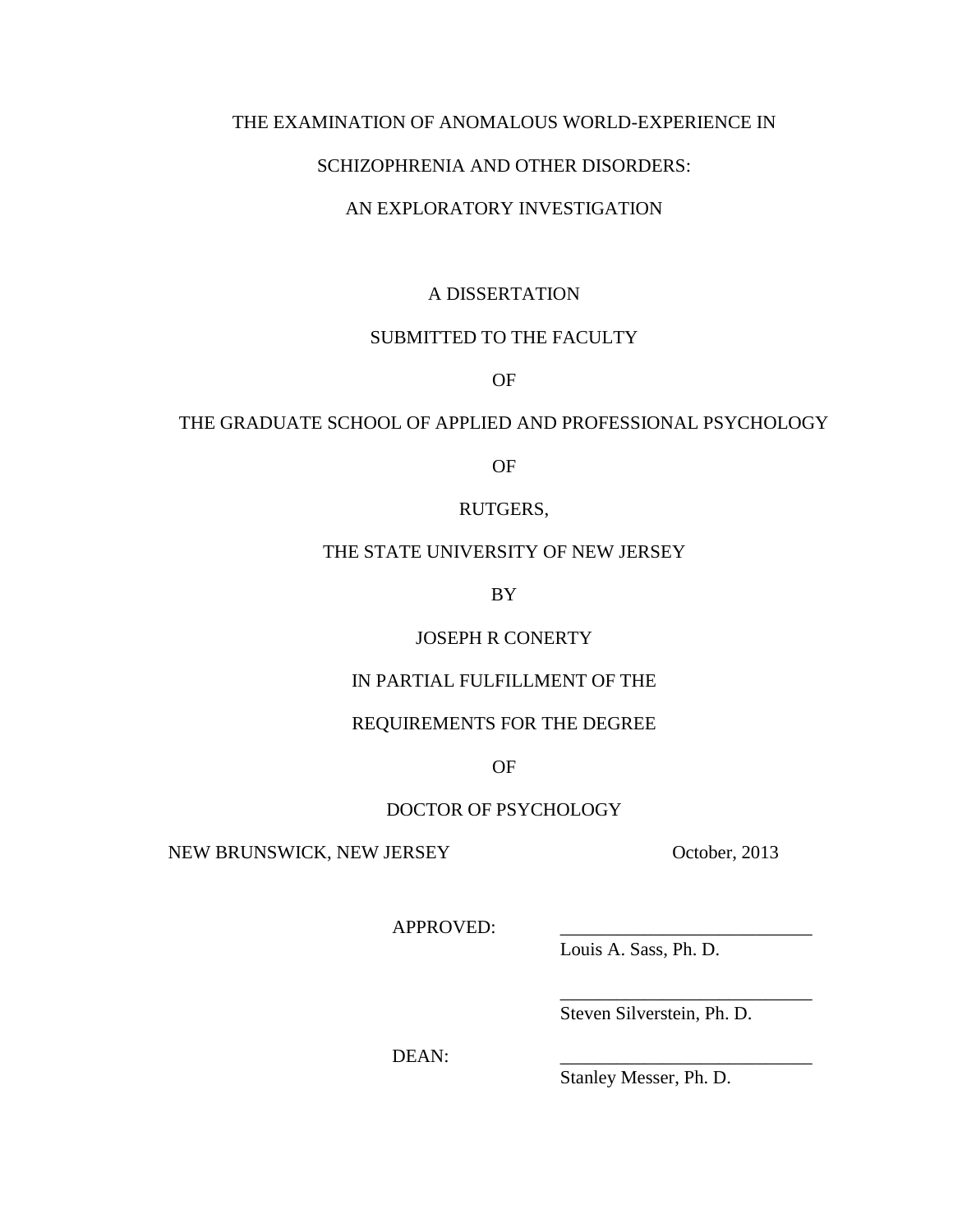### ABSTRACT

There is extensive literature in the fields of psychiatry and clinical phenomenology documenting a set of sub-psychotic, sometimes subtle, subjective phenomena prominent in the phenomenology of schizophrenia-spectrum disorders. These phenomena are observed to occur pre- and post-psychosis, predict future psychosis of atrisk individuals, and are believed by some to characterize the very essence of schizophrenia. One such conception of these phenomena is called Self-Disorder, and more specifically disturbances in the subjective experience of self, referred to as "Anomalous Self Experience." A semi-structured interview emphasizing such anomalies called the "Examination of Anomalous Self Experience" (EASE) was published in 2005 and has demonstrated that it can discriminate disorders on the schizophrenia spectrum from affective psychosis and groups of non-schizophrenia-spectrum disorders, and has high interrater reliability. The potential utility of analogous measures focusing on experiences of the world rather than the self has yet to be assessed. A novel measure called the "Examination of Anomalous World Experience" (EAWE), composed in a format similar to the EASE, has however been created and is under development (under the leadership of Louis Sass). The purpose of this study was to field test the EAWE as a cohesive measure, including an analysis of interrater reliability, on a sample of psychiatric patients and non-psychiatric controls. Initial analysis suggests good interrater reliability and strong specificity to diagnosis but (like many well-studied psychological and neurocognitive constructs) only modest sensitivity to the schizophrenia spectrum. The data also lend preliminary support to the EAWE's ability to discriminate severe affective disorders from schizophrenia-spectrum disorders and non-psychiatric

ii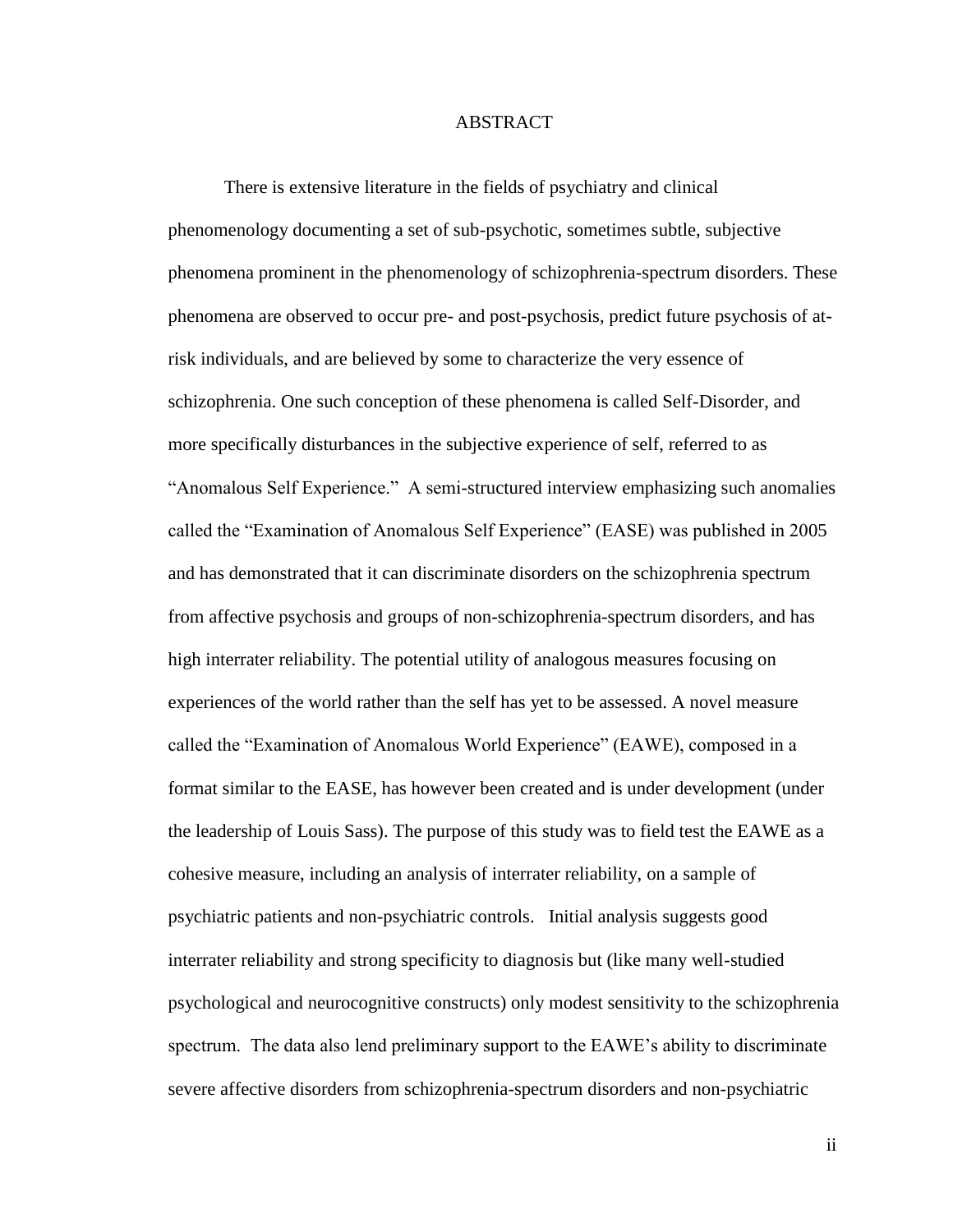controls, suggesting potential for use of the EAWE in future research to clarify affinities and discrepancies between the phenomenal gestalt of schizophrenia spectrum and nonschizophrenia spectrum disorders. A potential sample bias toward chronically ill, lower functioning individuals may have diminished the sensitivity of the EAWE. It is possible that the recent experiences of such individuals (in comparison with that of the younger and more recent-onset patients targeted in past EASE research) are less complex in nature, or that, in general, they have less ability to recall or willingness to describe recent or earlier forms of anomalous experience.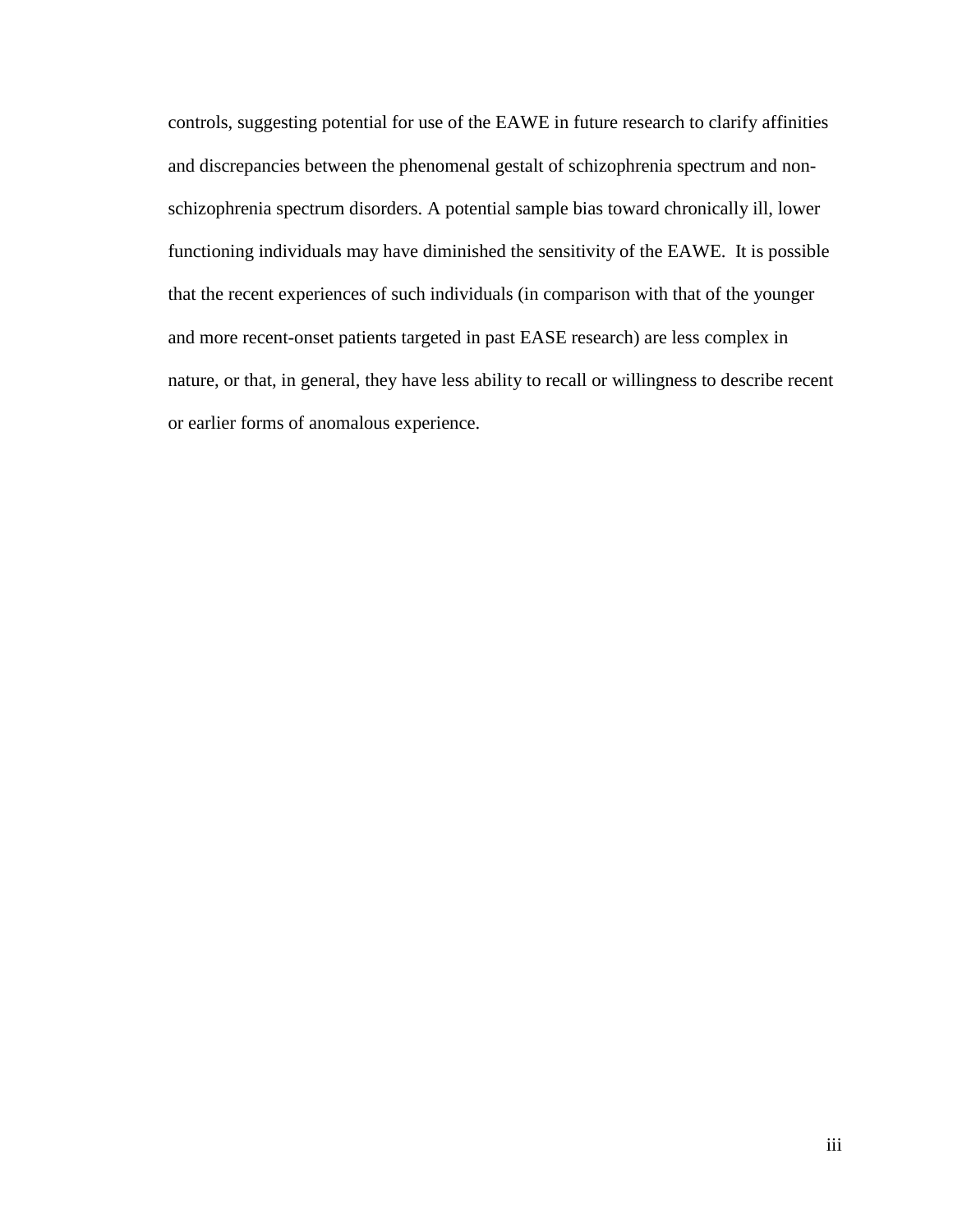### ACKNOWLEDGMENTS

I would like to thank several people for their support and encouragement during the process of this dissertation.

Thank you to my dissertation committee, Dr. Louis Sass and Dr. Steven Silverstein. I thank you, Dr. Sass, for your extraordinarily fine thoughts and feedback. I admire and am humbled by your relentless development and refinement of your work. I consider myself lucky to have contributed to your ongoing, highly unique research. I thank you, Dr. Silverstein, for your generous assistance with the composition and execution of this research, and especially with gaining access to subjects for this work.

Thank you to my colleague, and co-author of the EAWE, Elizabeth Pienkos. You were an invaluable partner on whom I could depend from the outset of this research through to the very end. Thank you, Greg Byrom, for devoting much time to interviewing the subjects in this study. Both of your contributions in no small way made this research and dissertation possible. I am forever indebted.

Finally, thank you to all of the staff, faculty, and my peers at GSAPP who undoubtedly influenced my professional development positively.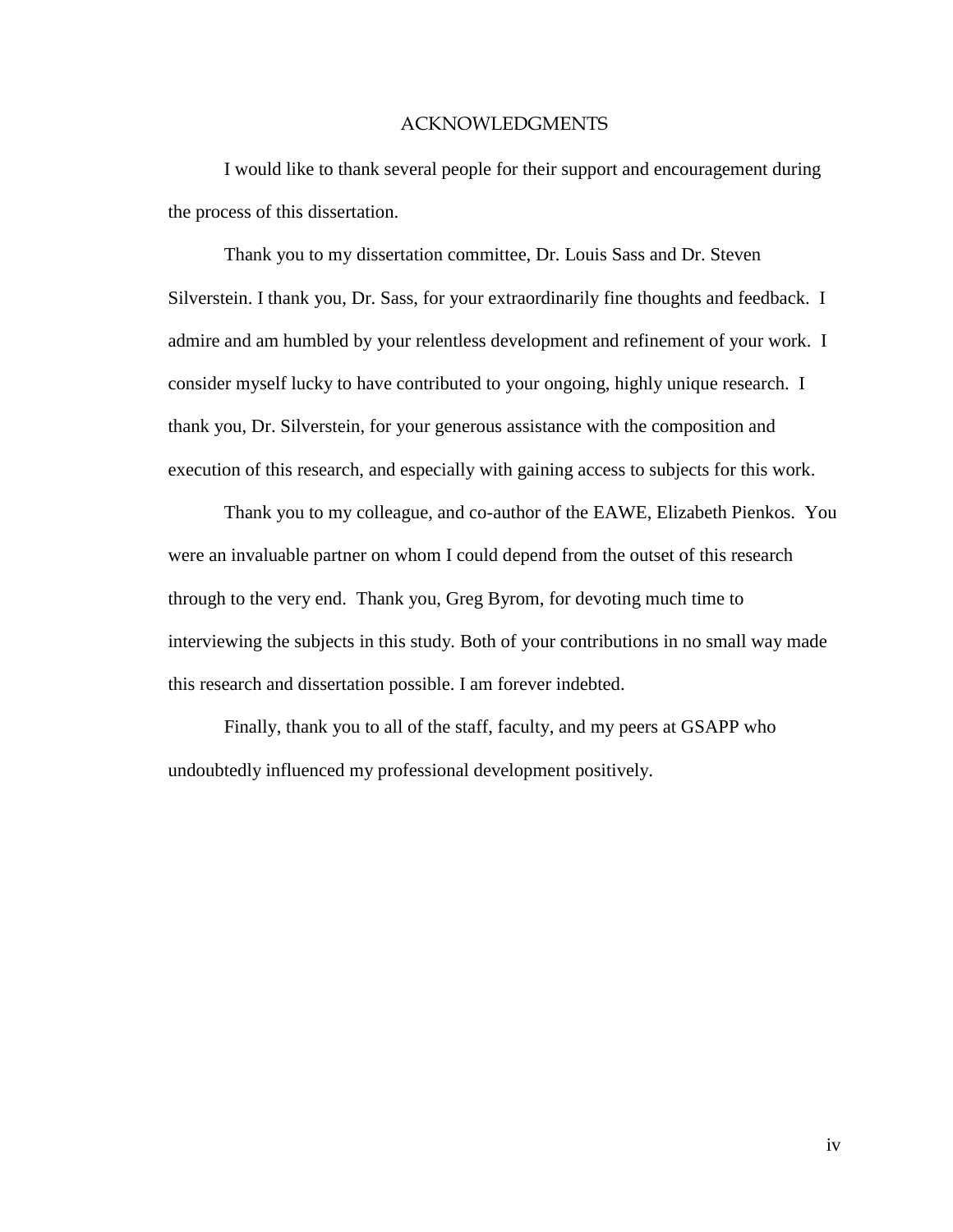# TABLE OF CONTENTS

| <b>BODY</b> |  |  |  |
|-------------|--|--|--|
| I.          |  |  |  |
|             |  |  |  |
|             |  |  |  |
|             |  |  |  |
| II.         |  |  |  |
|             |  |  |  |
|             |  |  |  |
| III.        |  |  |  |
|             |  |  |  |
|             |  |  |  |
|             |  |  |  |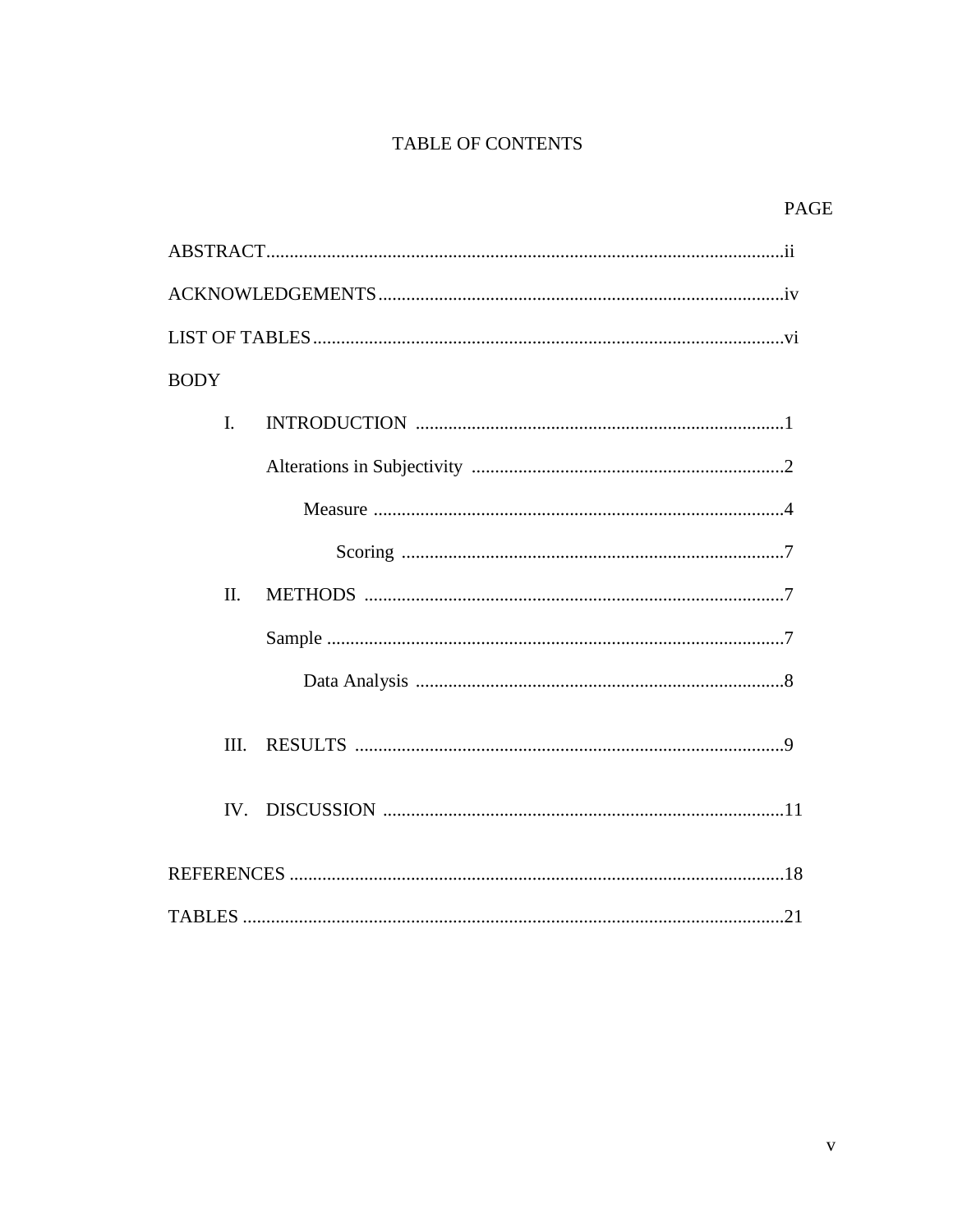# LIST OF TABLES

| Table 1 Interrater reliability for the EAWE items: Psychiatric Patients         |  |
|---------------------------------------------------------------------------------|--|
| Table 2 Interrater reliability for the EAWE items: Graduate Student Controls 23 |  |
|                                                                                 |  |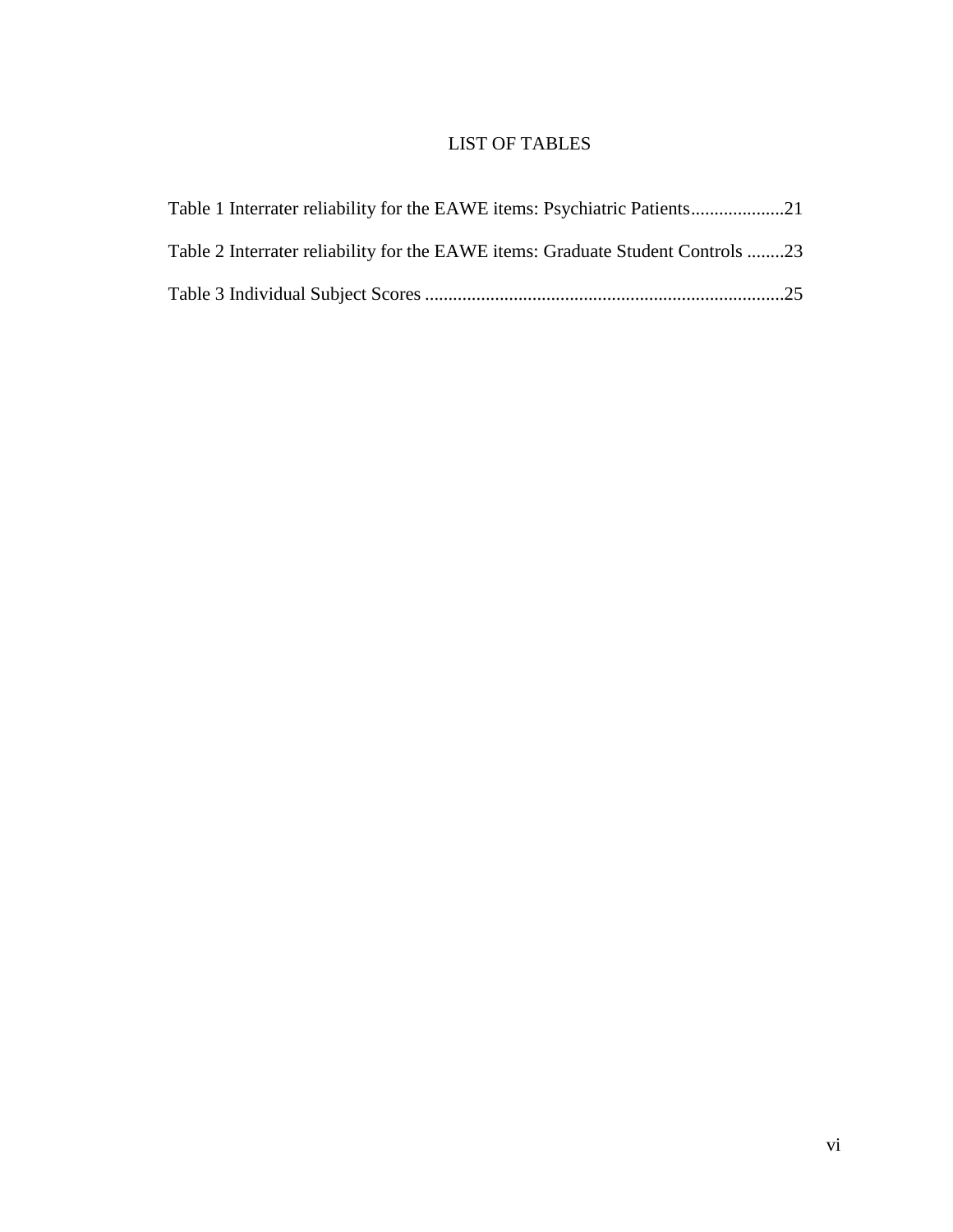# The Examination of Anomalous World Experience in Schizophrenia and Other Disorders: an Exploratory Investigation

The phenomenological approach to clinical psychopathology has regained prominence in recent literature on schizophrenia spectrum disorders. Aiming to foster a cohesive conceptualization of the essence of the schizophrenia spectrum (typically including Schizophrenia, Schizoaffective Disorder, and Schizotypal Personality Disorder), the literature from clinical phenomenology has steadily accumulated empirical support for the notion that disturbances of subjectivity are central to the essence of the schizophrenia spectrum. This literature seems to be making substantial progress in providing a framework within which psychiatrists, phenomenologists, and philosophers alike can think about schizophrenia (Sass, Parnas, & Zahavi, 2011). Furthermore, the focus on disturbances in subjectivity has convincingly implied that those fundamental symptoms can be manifest well before positive and negative symptoms present and after they remit.

The task of identifying those symptoms that may be most essential to schizophrenia has been somewhat challenged in the field of psychiatry by the currently and widely used references for a diagnosis within the schizophrenia spectrum disorders: the DSM-IV-TR (American Psychiatric Association, 2000) and the recently published DSM-5 (American Psychiatric Association, 2013). The DSM-5 (American Psychiatric Association, 2013) and its predecessors, the DSM-IV (American Psychiatric Association, 2000) and DSM-III (American Psychiatric Association, 1980) assume a heterogeneous bio-type of schizophrenia (Andreasen, 1987; Maj, 1998), without postulating a pathognomonic symptom set or attempting to define a cohesive phenotype or syndrome.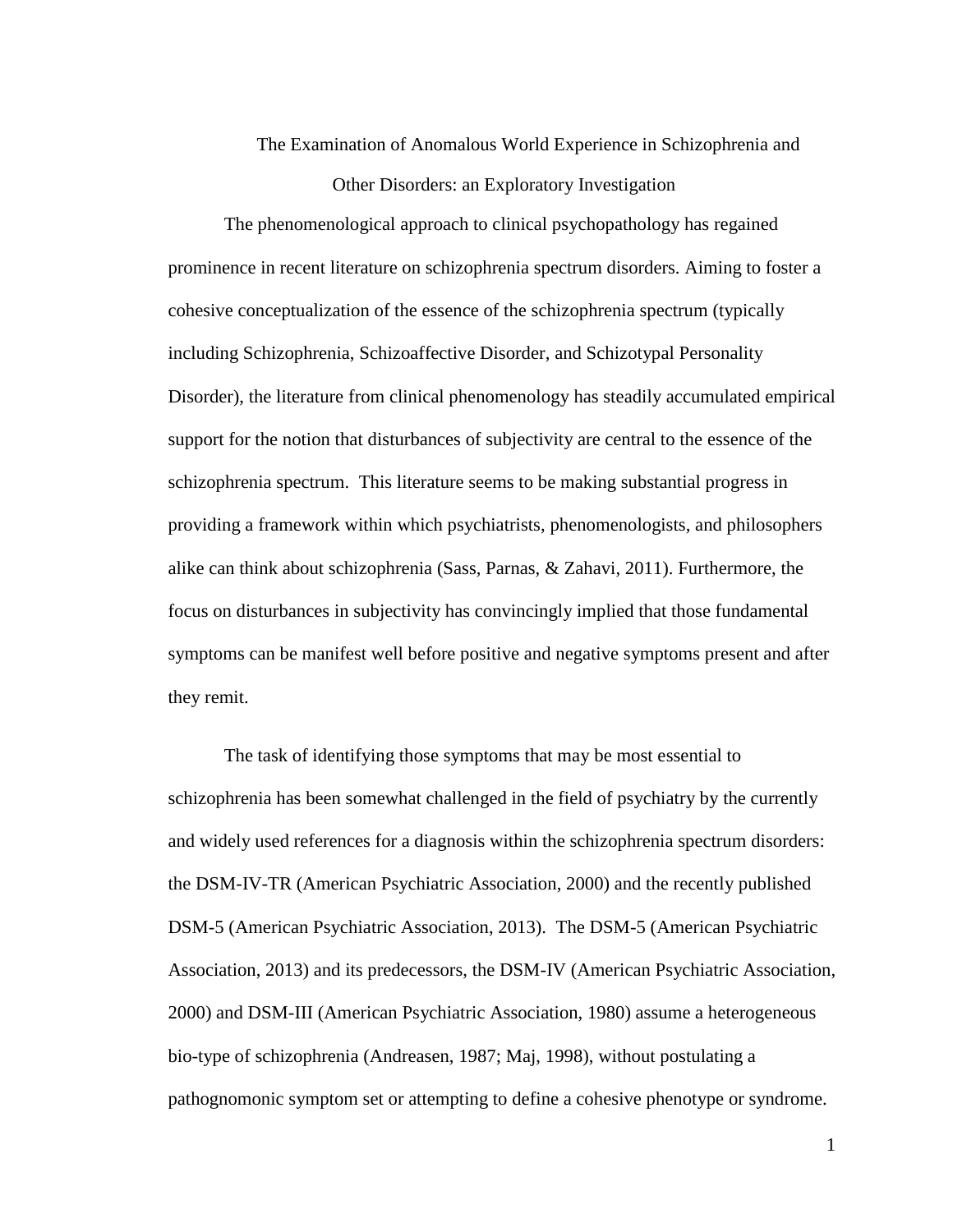The symptomatological criteria of schizophrenia include symptoms undoubtedly experienced by cases of full-blown schizophrenia, but are symptoms that, when present, indicate that psychosis has arrived or is likely immanent, and thus omit symptoms – like more subtle disturbances in subjectivity – that present during non-psychotic periods of the illness. In sum, the commonly used symptom criteria for schizophrenia are psychosis-focused, favoring a symptom checklist over a cohesive description of the essence of schizophrenia.

**Alterations in Subjectivity.** While psychological, psychiatric, and phenomenological literatures alike have long noted alterations in subjectivity to be a common feature in schizophrenia (Gross & Huber, 2010), these aberrations have been characterized in several different ways. The notion that schizophrenia involves a loss of dynamic and vital contact with ambient reality, a diminished pre-reflective sense of connection with the outer world, is one of the more influential conceptions, perhaps best credited to the work of the French psychiatrist Eugene Minkowski (Urfer, 2001). That concept of a specifically schizophrenic "autism" is evident in contemporary phenomenological conceptions of the schizophrenia spectrum (Parnas & Bovet, 1991; Sass, 2001), and provides the basis for more specific concepts, e.g. anomalies in subjective experience (Sass & Parnas, 2001). Other conceptions have stressed qualitative alterations in the experiential background normally responsible for the unquestioned common-sense attachment to and understanding of the outer world (Sass, 2001; Stanghellini, 2004), with schizophrenic symptoms portrayed as, in large measure, expressions or responses to this often idiosyncratic and perplexing experience of the world. Another influential focus has been on the peculiar self-consciousness often seen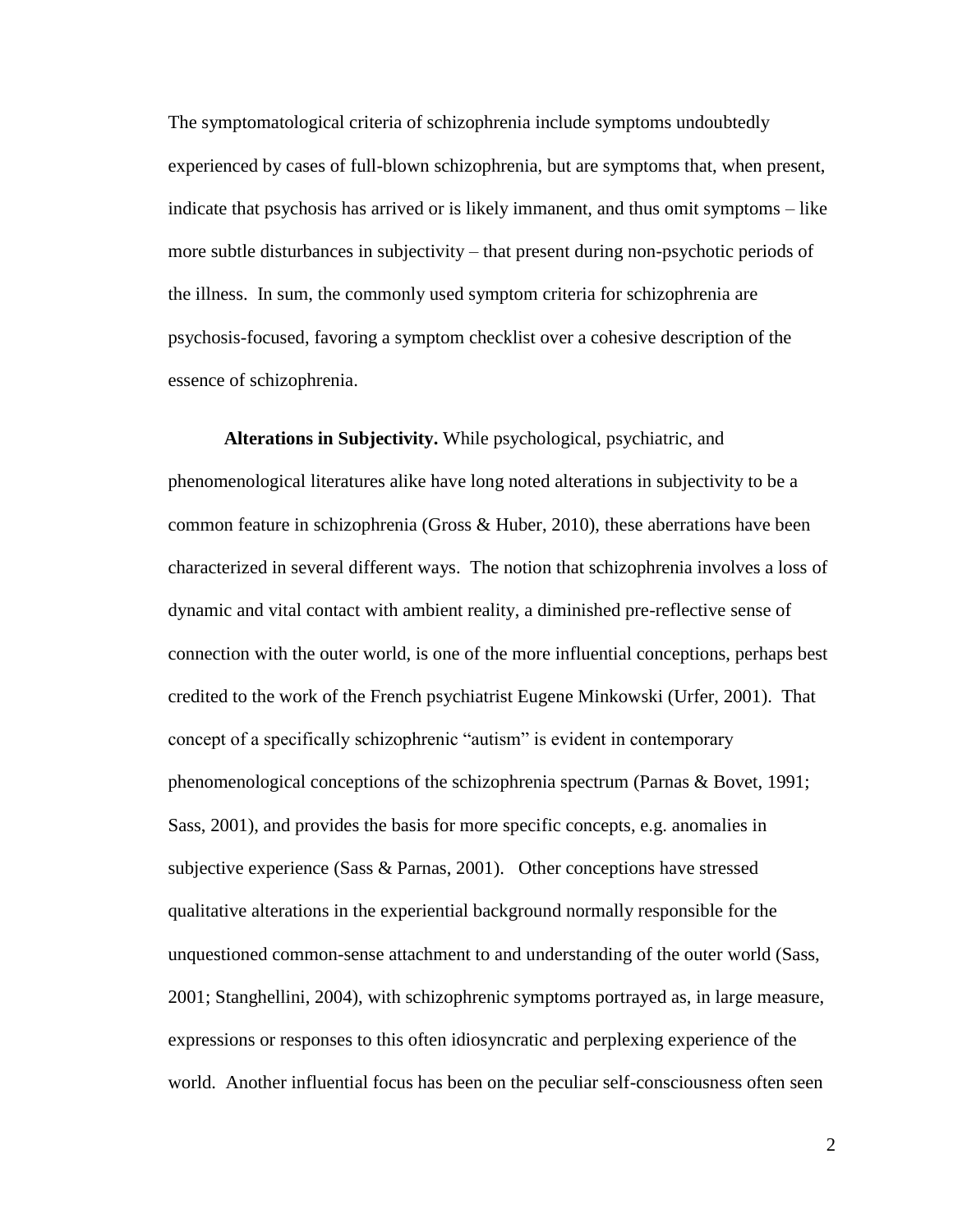in schizophrenia, a "hyperreflexivity" whereby the self seems to be helplessly its' own object of observation, a mental posture difficult for the non-schizophrenic mind to assume and mimic thoroughly for any length of time (Sass, Pienkos, & Nelson, 2013; Sass, 2001).

Focusing on the "self" portion of the self/outer-world continuum, several recent, empirical studies have documented that anomalies in self-experience seem to be ubiquitous across the schizophrenia spectrum, and to present significantly more often in individuals with schizophrenia than with bipolar illness or in mixed groups of individuals with non-schizophrenia-spectrum forms of psychopathology or with no psychiatric disturbances (Parnas, Handest, Jansson, & Sæbye, 2005; Raballo, A., Sæbye, D., & Parnas, 2011). Those anomalous self experiences (ASE) are often reported to present before positive or negative symptoms proper and have been reported to persist into remission of psychosis (Davidsen, 2009; Parnas, Handest, Sæbye, & Jannson, 2003).

In order to operationalize the assessment of anomalous self experiences, Parnas, Møller, et al. (2005) created a semi-structured interview known as the Examination of Anomalous Self-Experience (EASE), which assesses anomalies in self-experience across the following five domains: cognition or stream of consciousness, self-awareness and presence, bodily experiences, demarcation/transitivism, and existential reorientation. Strong interrater reliability (Møller, Haug, Ravallo, Parnas, & Melle, 2011) and a strong relationship between EASE scores and diagnosis on the schizophrenia spectrum (Davidsen, 2009; Haug et al., 2012) have been reported. Each item is scored as either 0 for not present, 1 for questionably present, and 2 for definitely present. The tally of all individual item scores equal the total EASE score, which is considered to be an index of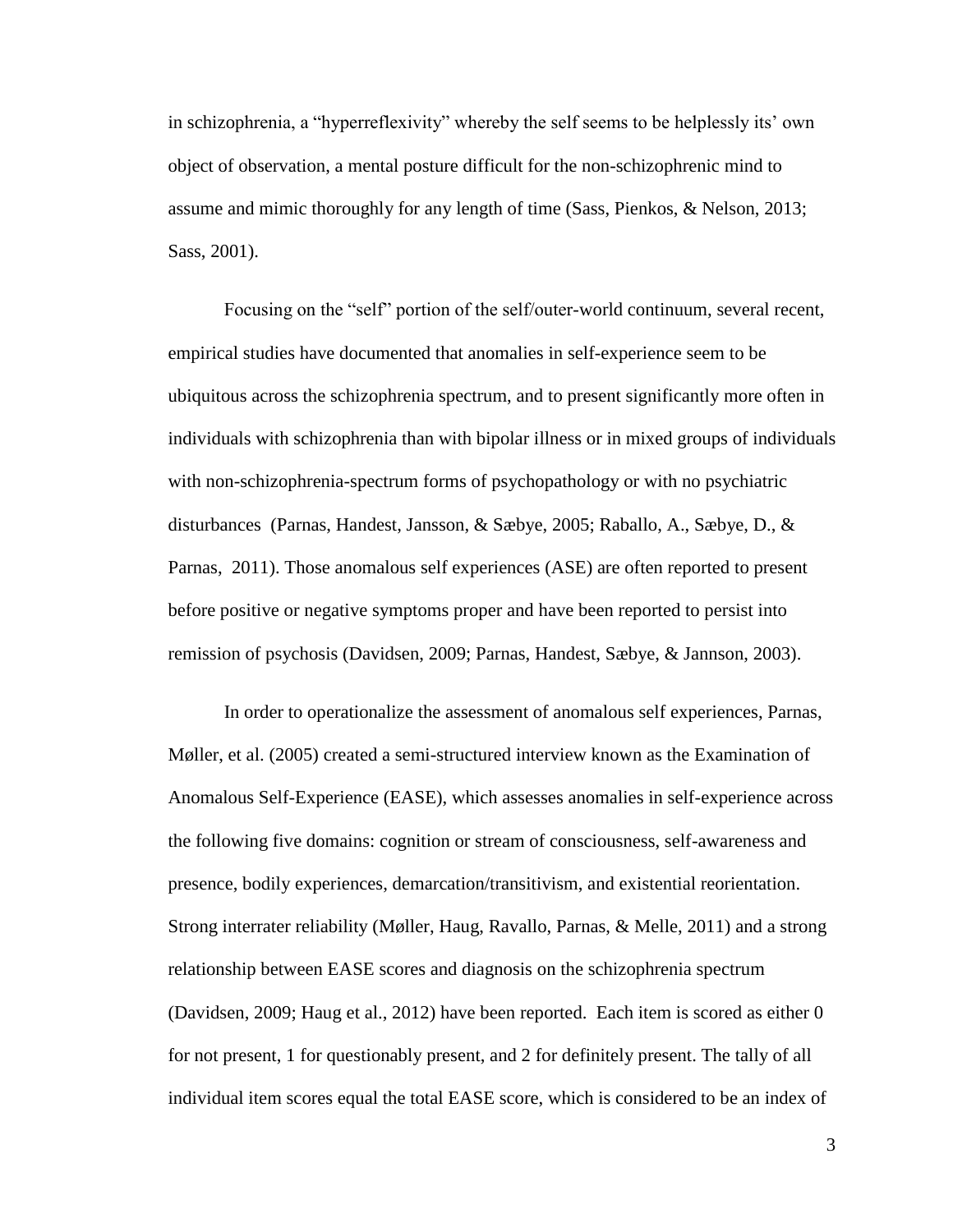the overall level of self-disorder present in the individual. While some EASE items are borrowed from other measures like the Bonn Scale for the Assessment of Basic Symptoms (Gross, Huber, Klosterkotter, & Linz 2008), others were based on interviews previously conducted by the authors with individuals on the schizophrenia spectrum (Parnas, Møller et al, 2005).

The EASE is directed at the "self" aspect of the self-outerworld continuum; experience of the world is not a primary focus of the ASE construct. But given that subjectivity is comprised both by self-awareness and perceptions of the world, it seems likely that a thorough examination of the latter might also reveal anomalies characteristic of individuals in the schizophrenia spectrum, and possibly other disorders (Sass, Pienkos, Nelson, & Medford, 2013). The essential complementarity of alterations in what might be termed the subject and the object poles of experience is a central tenet of all phenomenological approaches to consciousness, including those of Husserl, Heidegger, Merleau-Ponty and Sartre (Heidegger, 2010; Merleau-Ponty, 1962). Merleau-Ponty wrote: "subject and object are two abstract moments of a unique structure which is *presence*" (Merleau-Ponty, 1962, p. 430).

### **Measure**

The Examination of Anomalous World-Experience (EAWE) is a tool that attempts to bring together, in a synoptic interview, the many variants of anomalous world experience thought to be prominent in schizophrenia spectrum patients and possibly present, though to a lesser degree, in other psychopathology such as severe affective disorders and depersonalization disorder (Sass, Pienkos, Skodlar, Parnas, & Jones, in preparation).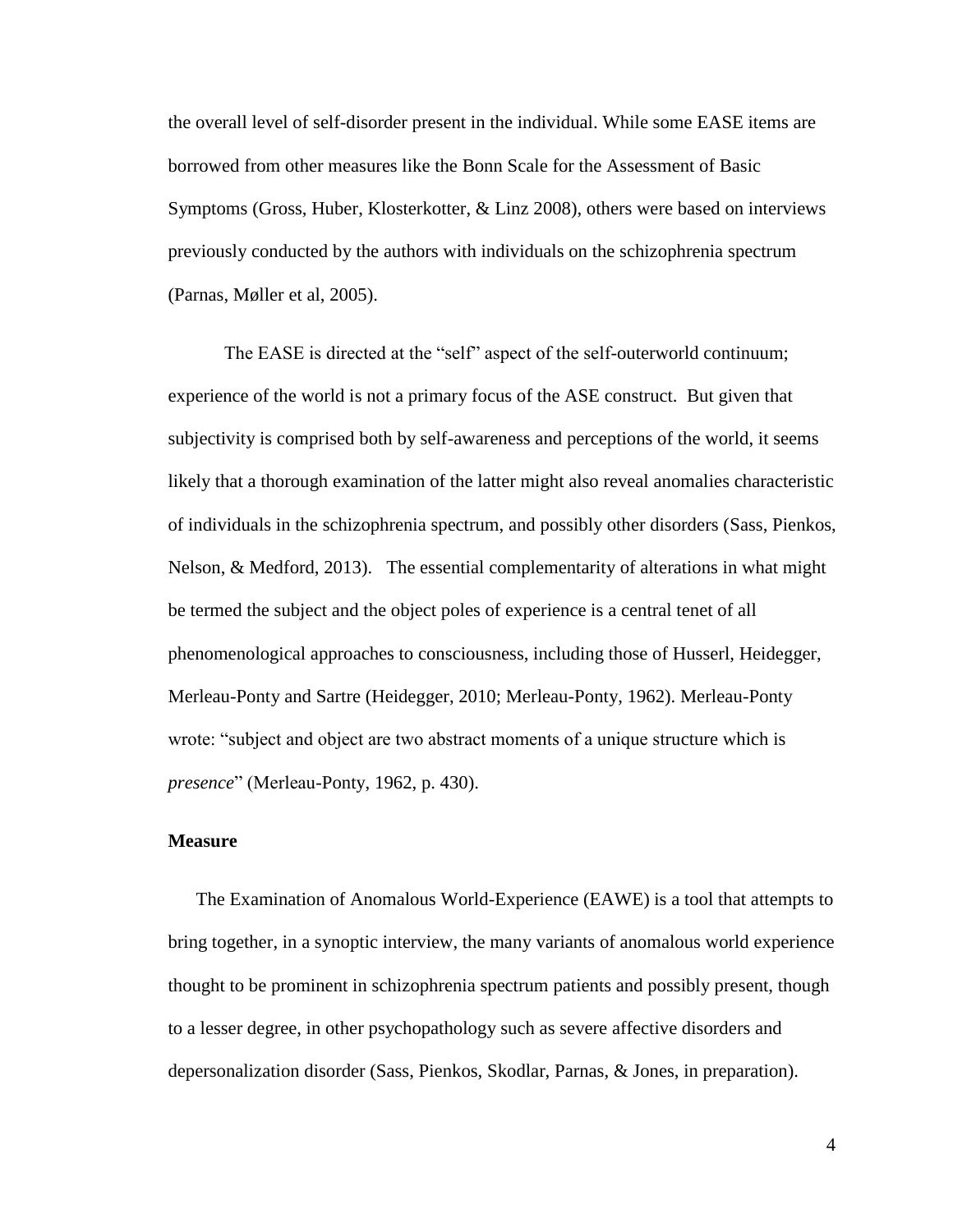Formatted similarly to the EASE, the EAWE includes distinct item domains – six in this case – designed to target several theoretically distinguishable—though often overlapping and inter-related—forms of world experience: 1, objects and space; 2, events and time; 3, persons; 4, language; 5, atmosphere; and 6, existential reorientation. When fully developed, the EAWE should be useful for clinical evaluation, for providing theoretical and clinical insight into the structure and dynamics of subjective life, as well as for developing and communicating a deeper understanding of the nature of the patient's illness and personal perspective in treatment contexts (Sass et al., in preparation, p. 3). Like the EASE, it may also be helpful in the early prediction of psychosis in vulnerable individuals (Davidsen, 2009).

The utility of the EAWE is based in part on the premise that self- and worldexperience are closely intertwined. Indeed it seems implausible that disturbances in selfexperience would be present without corresponding disturbances in experience of the outer world. Also, the very distinction between self- and world-experience can sometimes be ambiguous, as is the case, for example, with alterations of one's metaphysical worldview. It is not surprising, then, that the EASE includes some items that are relevant to world-experience. Accordingly, several items of the EAWE are borrowed directly from the EASE (Parnas, Møller, et al., 2005). This includes all of the items of EASE-Domain 5 (i.e., Existential Reorientation), with some of these EASE items placed as expected in EAWE Domain 6 (Existential Orientation), while others fit more naturally into EAWE Domain 5 (Atmosphere). Additionally, five other EASE items appear in various parts of the EAWE.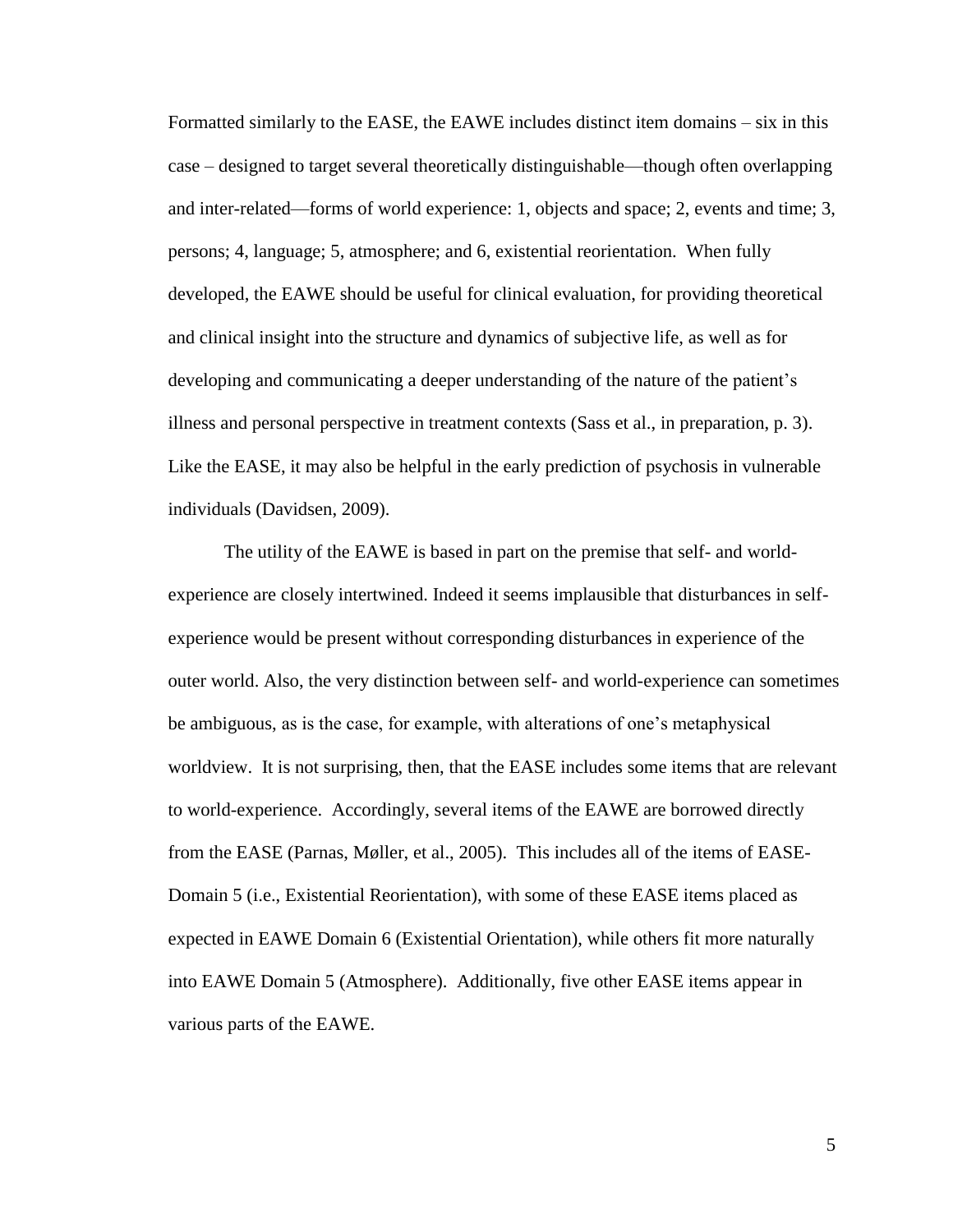As was the case with the EASE, a number of EAWE items are derived from items in the Bonn Scale of Basic Symptoms (Gross et al., 2008) that clearly pertain to anomalous world-experience. The majority of EAWE items are, however, original items based largely on the clinical phenomenology literature and the clinical experience of the authors especially as it pertains to the nature of symptoms and subjectivity in schizophrenia (Sass, Pienkos, Skodlar, Parnas, & Jones, in preparation).

As with the EASE, the individual items of the EAWE should not be understood as describing distinct symptoms that occur independently of one another, but rather as ways of capturing what are likely to be different aspects of some larger, underlying qualitative transformation or set of transformations. Often, a number of EAWE items will address a single underlying structural mutation of experience as this appears from different standpoints, e.g., its spatial aspect, its temporal aspect, etc. (Sass et al., in preparation, p. 5).

Just as anomalies of *self*-experience may occur prominently but not exclusively within the schizophrenia spectrum (Parnas, Handest, et al., 2005; Sass, Pienkos, & Nelson, 2013; Sass, Pienkos, Nelson, & Medford, 2013), it is expected, similarly, that some anomalies in world-experience will be endorsed by non-schizophrenia spectrum patients, but still rarely by non-psychiatric subjects. The authors of the EAWE have, in fact, included a subset of auxiliary items describing anomalous experiences that, though common in schizophrenia, are also likely to be found in certain disorders *outside* the schizophrenia spectrum (e.g., forms of severe or psychotic depression, depersonalization disorder). Successful isolation of those items may help clarify, in more precise terms, just which anomalies in world experience are most discriminating of the schizophrenia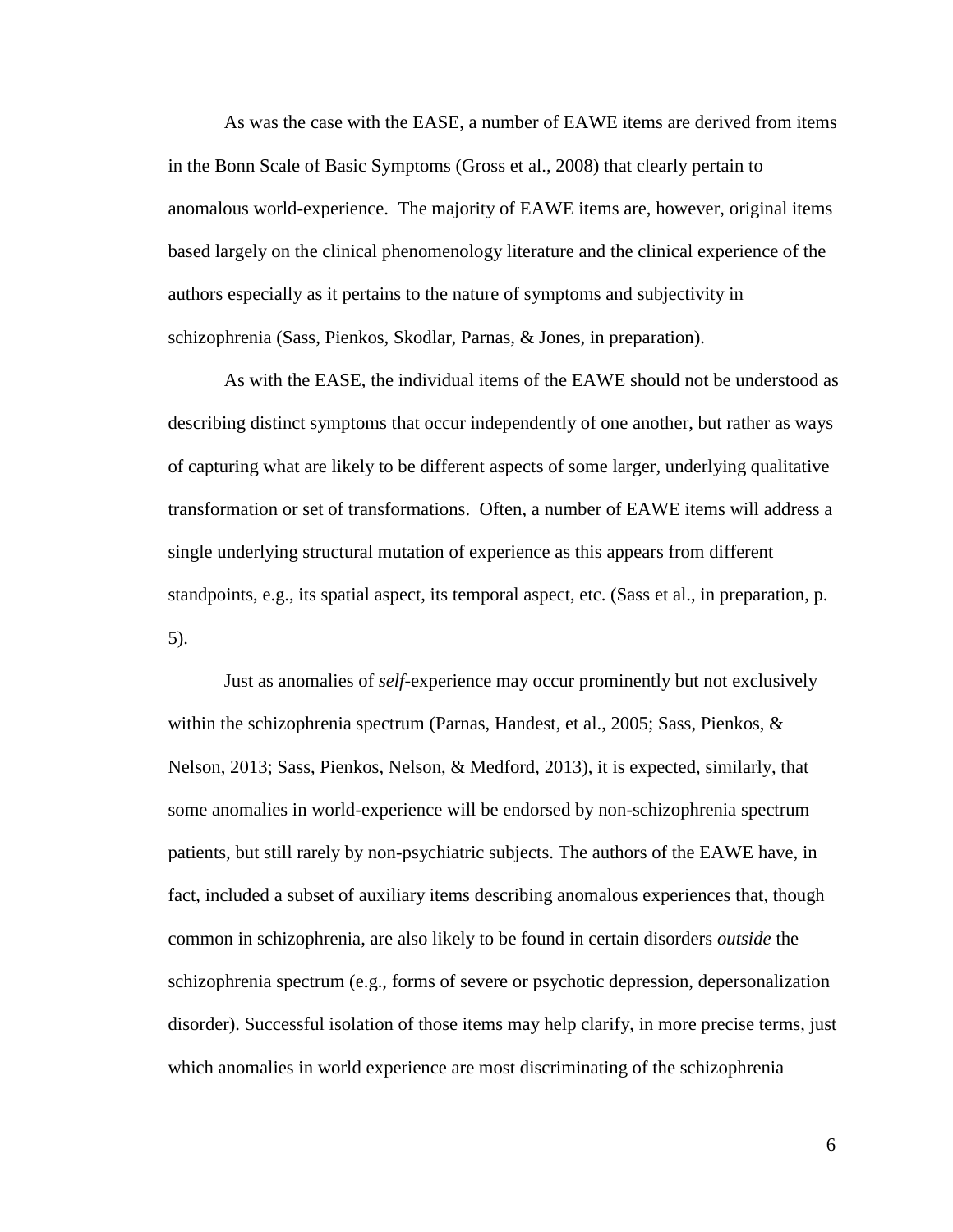spectrum in particular, and which may be shared by other forms of psychopathology that may resemble schizophrenia on certain dimensions. Such discriminations should be useful in future prediction studies and for differential diagnosis (Sass et al., in preparation, p. 6).

**Scoring.** Each item on the EAWE is scored either 0 for definitely not present, 1 for questionably present, or 2 for definitely present. Many of the EAWE items permit the rater to indicate subtypes of a particular item when discernable, but those subtypes do not affect the overall score on the EAWE. The total of all item ratings comprise the total EAWE score, the magnitude of which should reflect the severity and pervasiveness of anomalous world experience (Sass et al., in preparation, p. 9). To facilitate the calculations used in the present investigation the item ratings were dichotomized into "definitely present" and "not present" categories (0 and 1, respectively) with "questionably present" ratings collapsed into the "not present" category. This follows past practice in studies with the EASE (Davidsen, 2009; Møller et al., 2011).

### **Methods**

#### **Sample**

A total of sixteen subjects were recruited for this study: twelve patients from a hospital-based psychiatric day-treatment program, one patient from a psychiatric inpatient unit from the same hospital, and three student controls from a doctoral graduate program in psychology. Inclusion criteria for the psychiatric subjects were a current psychiatric diagnosis of schizophrenia, schizoaffective disorder, major depressive disorder, or bipolar disorder, and fluency in English. The inclusion criteria for the graduate student control subjects were a history negative for any psychiatric diagnosis.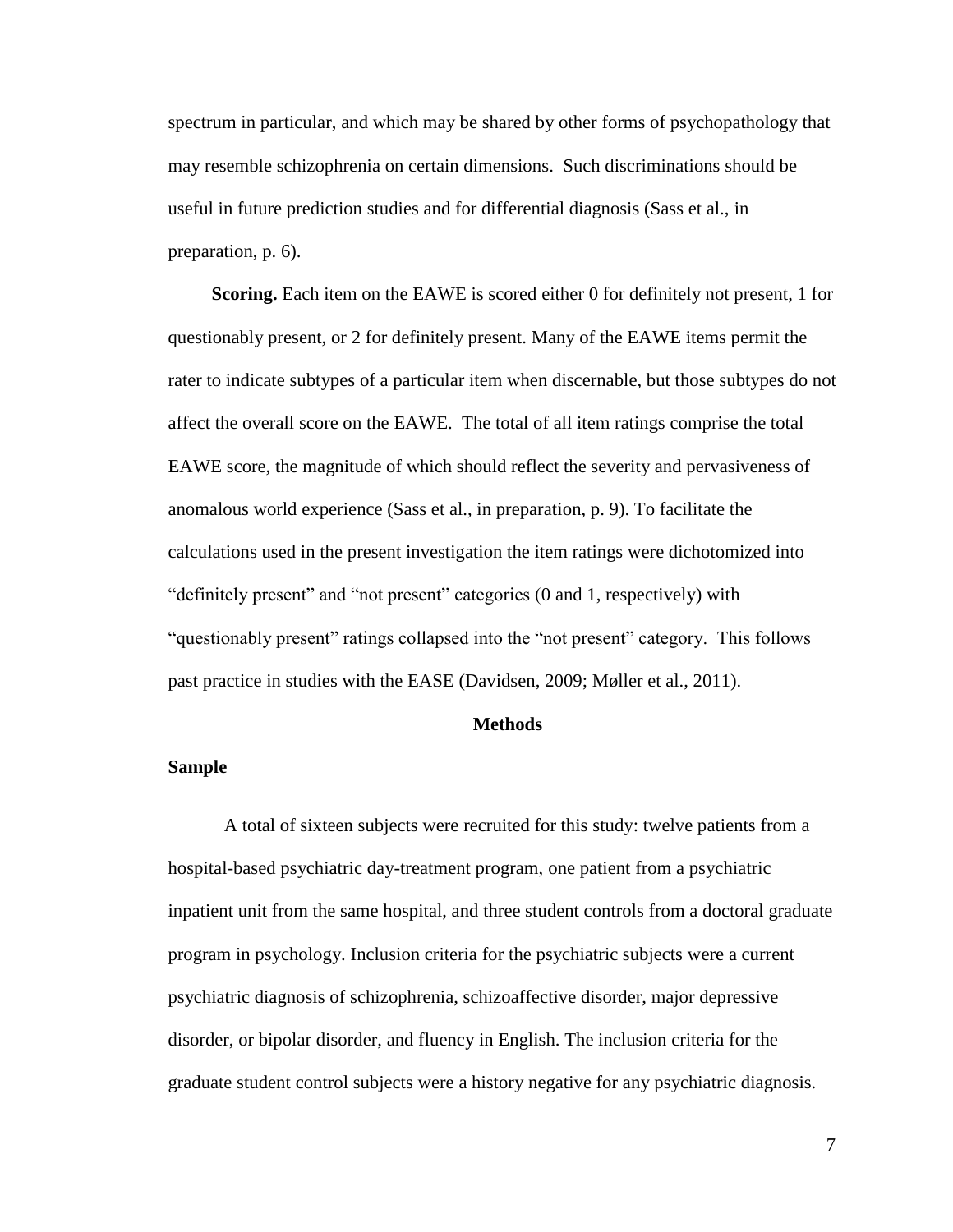Exclusion criteria for all subjects included organic brain disorder, and severe aggression or involuntary admission to current inpatient treatment. Patients with a recent history of severe substance abuse were not included as it is unclear whether such a history can affect subjective experiences targeted in the EAWE. The DSM-IV diagnoses of the patients were obtained from hospital medical records.

### **Data Analysis**

The main EAWE items were recoded dichotomously as 0 (absent or questionably present) or 1 (definitely present, all severity levels). The reliability was assessed by calculating Cohen's  $\kappa$ , a statistic that measures agreement between raters corrected for chance agreement and taking frequency into account. The  $\kappa$  value can range from  $-1$ (perfect disagreement) to  $+1$  (perfect agreement); a  $\kappa$  value close to 0 indicates that the two raters show a random level of agreement/disagreement (i.e., there is no relationship between their ratings). The  $\kappa$  value for each of the 6 domains was calculated, as was the value for each individual item in the EAWE. It was mathematically impossible to calculate the  $\kappa$  value if one or both raters scored a particular EAWE item as being either always absent or always present (i.e., in every single patient).

Internal consistency of the items on the EAWE was calculated by way of Cronbach's  $\alpha$ , a measure of inter-item correlation with a possible coefficient ranging from -1 to 1, indicating, respectively, a perfect inverse correlation and perfect direct correlation. Higher inter-item correlations generally imply greater likelihood that the items analyzed might measure the same underlying construct or else constructs that are closely interrelated.

The agreement between the raters on total EAWE scores was calculated by way of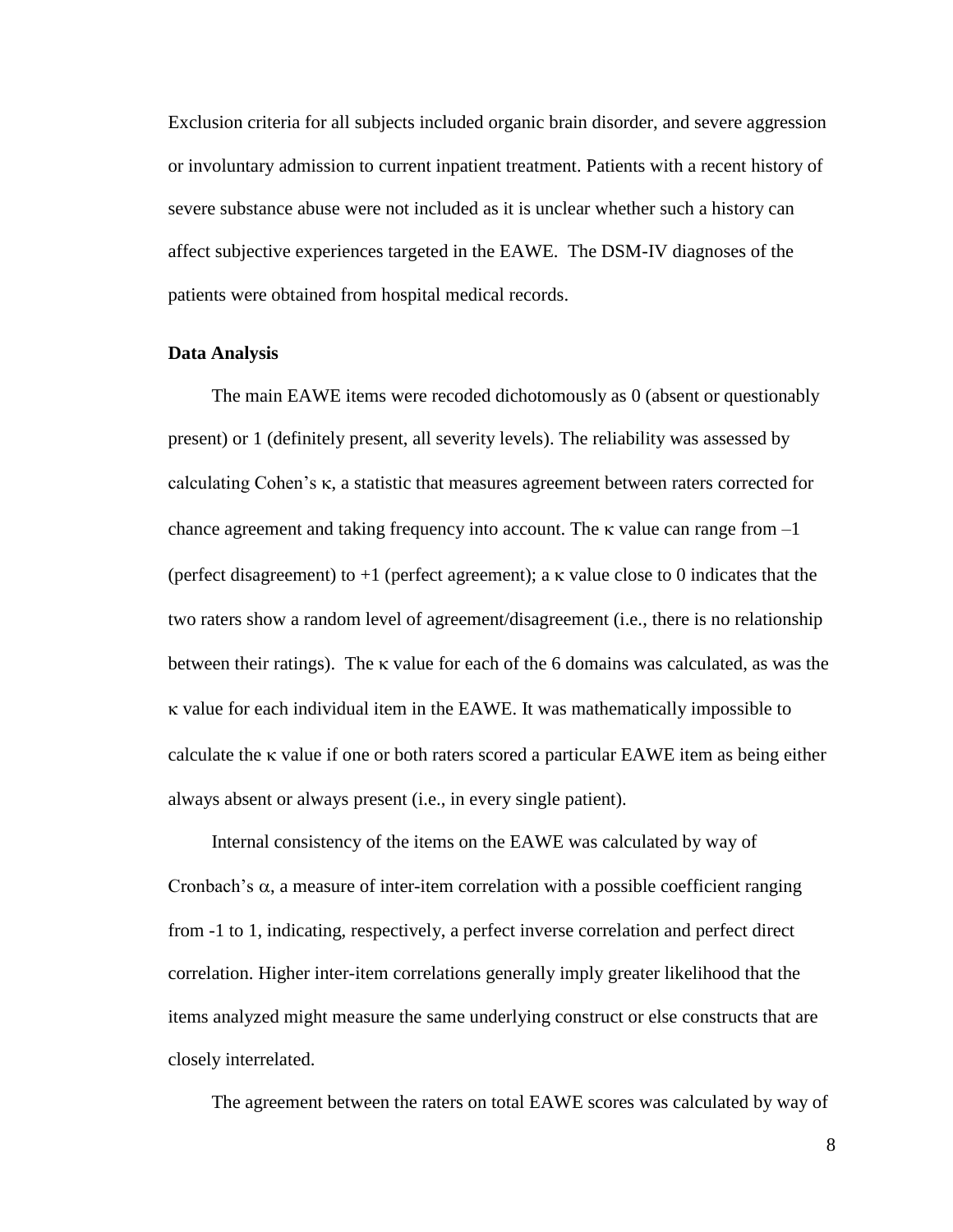Spearman's  $\rho$ , similarly with a coefficient range of -1 to 1, with coefficients closer to 1 implying better interrater agreement on total EAWE scores.

While the authors of the EAWE wish eventually to conduct a regression analysis on the relationship between subject diagnoses and total scores of the EAWE, the total number of subjects ( $N = 16$ ) in this initial study was too small currently to provide adequate power for this analysis (Green, 1991). Therefore, the relationship between diagnosis and total EAWE scores from this investigation will be described but not evaluated with formal quantitative analysis. As noted above, an ongoing research question for the EAWE involves the validity of an auxiliary subset of psychopathology items that are suspected to occur *both* in schizophrenia spectrum and in certain forms of non-schizophrenia-spectrum phenomenology, but rarely in non-psychiatric subjects. Again, however, the low N ( $N=16$ ) for this study does not allow for valid conclusions to be drawn from formal quantitative analysis; the relationship between diagnosis and the auxiliary items will therefore be reported using basic descriptive statistics.

#### **Results**

The initial sample  $(N=16)$  included 13 subjects from our hospital population, and 3 non-psychiatric graduate students. One hospital subject, whose interview was too brief to assess items from two of the six domains, was dropped from the analysis. The analysis below is therefore based on the 12 remaining hospital subjects (4 males, 8 females; mean ages 47 and 44, respectively), diagnosed either with a schizophrenia spectrum disorder (n  $= 9$ ) or a non-psychotic major depression diagnosis (n = 3). The three non-psychiatric graduate student controls included 1 female (age 27) and 2 males (mean age 25) with no history of psychiatric diagnoses. One of the two raters (E.P.) was present for both the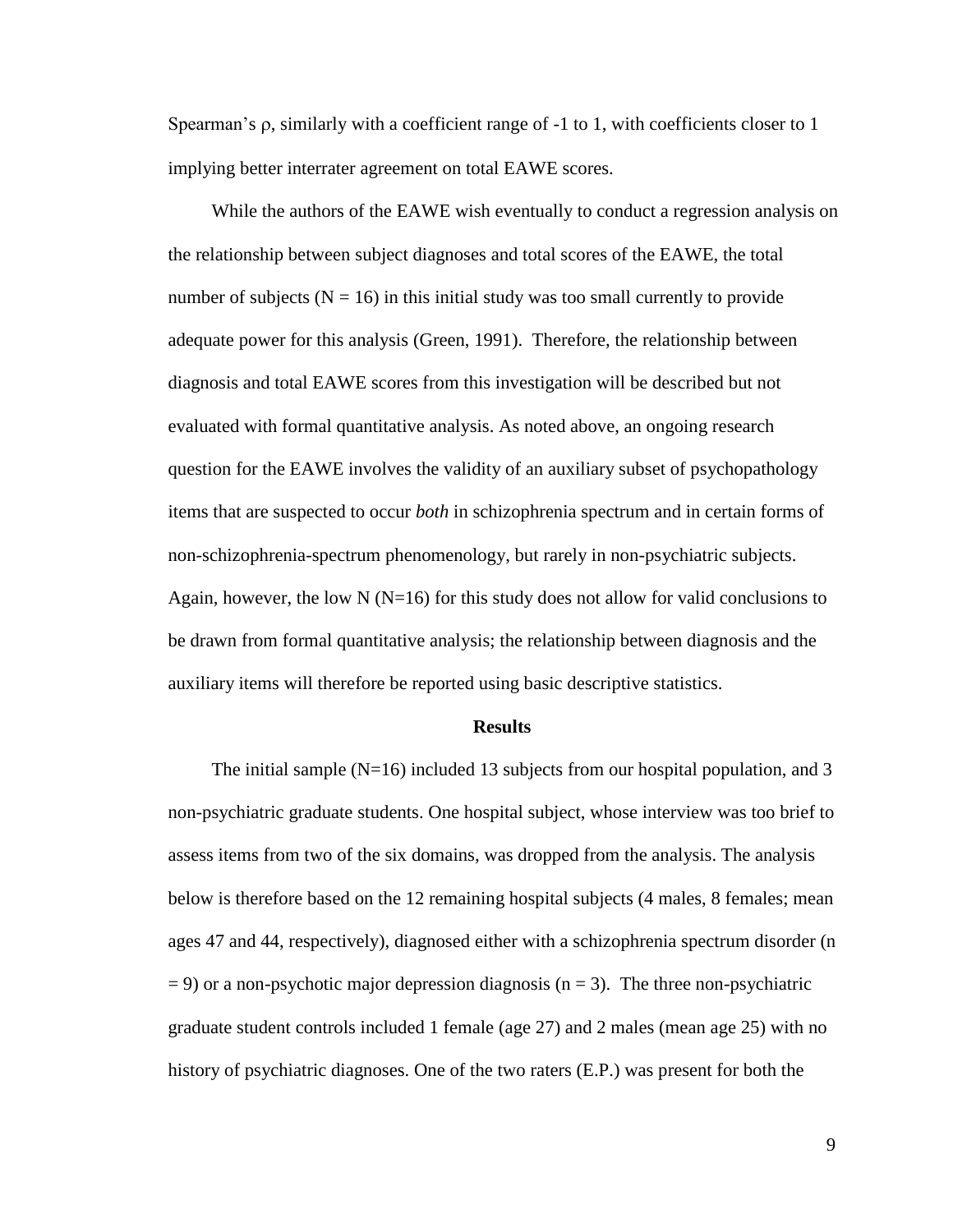hospital and graduate student interviews; the other rater (J.C. for the graduate student sample, G.B. for psychiatric patient sample) differed across the two samples. Consequently, the data were analyzed separately across the two sets of interviews.

Within the hospital subjects, the EAWE as a whole measure showed excellent internal consistency for each of the two raters (Rater 1 Cronbach's  $\alpha$  = 0.95; Rater 2 Cronbach's  $\alpha = 0.95$ ). Interrater reliability for the EAWE total scores was also excellent  $(\rho = 0.95)$ . The k values for the 5 domains were: 0.89 (Objects & Space), 0.79 (Events & Time), 0.74 (Persons), 0.79 (Language) 0.87 (Atmosphere), and 0.73 (Existential Reorientation). Such values would generally be considered to fall either in the substantial  $(0.61-0.80)$  or almost perfect  $(0.81-1.00)$  range (Landis, 1977). Average  $\kappa$  over the 5 domains was 0.8. The 23 items with incalculable  $\kappa$  values and values of 0 were not included in the average  $\kappa$  for the domains; however, the raters still had a high percentage agreement as to absence or presence (Percent Agreement = 95%) for those 23 items. On the single-item level, an almost perfect  $\kappa$  (0.81-1.00) was found in 28 items, a substantial  $\kappa$  (0.61–0.80) in 13 items, a moderate  $\kappa$  value (0.41–0.60) in 7 items, and a fair  $\kappa$  value (0.21–0.40) in 3 items (see Table 1).

Across all interviews with the non-psychiatric graduate student controls, only 12 of the 74 EAWE items were endorsed at all, and only 6 with both raters in agreement, somewhat limiting the inferences that can be drawn from the data. Internal consistency was good (Rater 1 Cronbach's  $\alpha = 0.78$ , Rater 2 Cronbach's  $\alpha = 0.55$ ). Overall interrater correlation of the EAWE total scores was excellent (Spearman's  $\rho = 1$ ) and total percent agreement between the two raters was high (Percent Agreement  $= 95\%$ ). The  $\kappa$  values were calculated for 4 of 5 domains, with domain 4 (i.e., language) not included due to an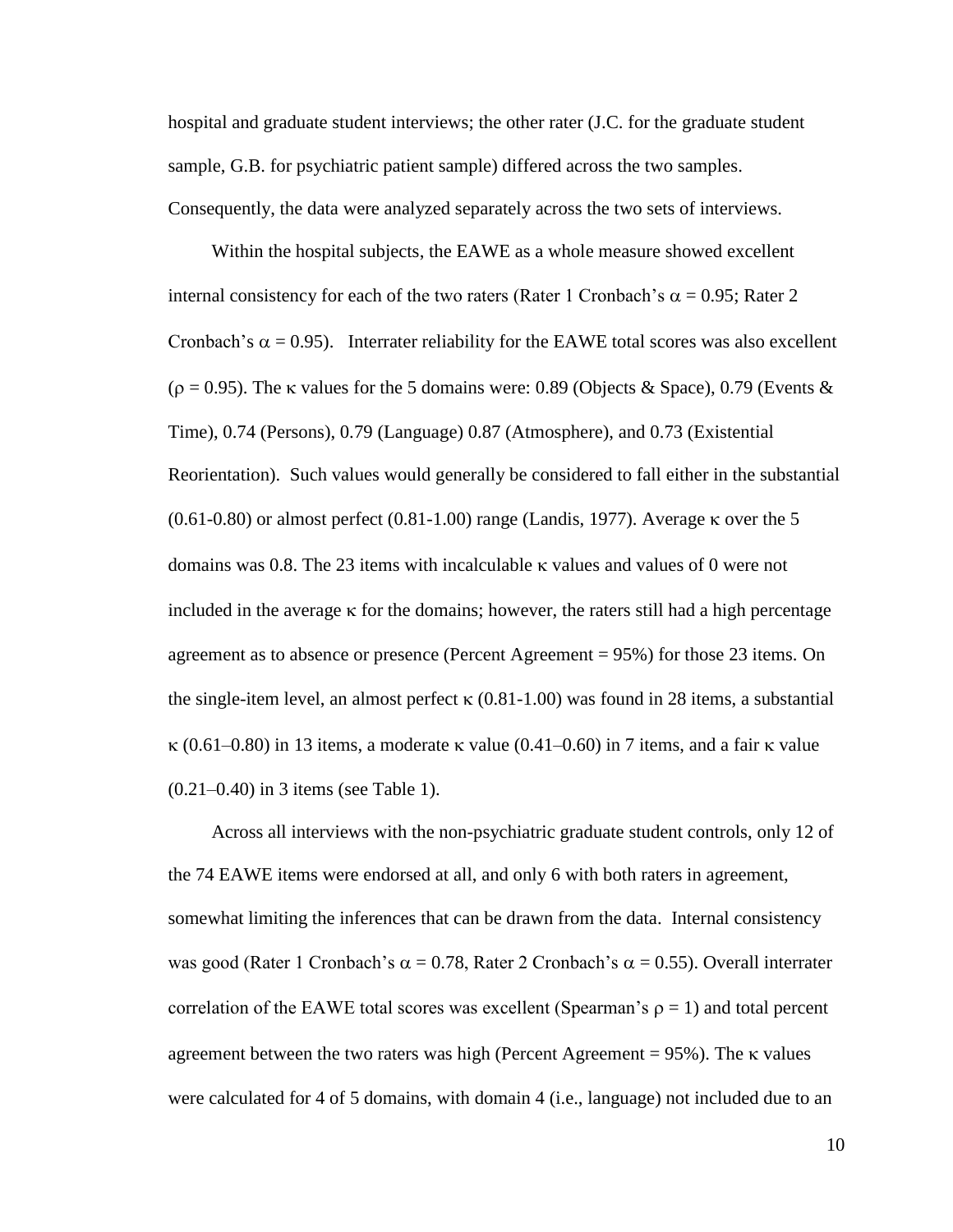absolute lack of endorsement of any items from that domain. The  $\kappa$  values were as follows: 1 (Objects & Space), 0.4 (Events & Time), 1 (Persons), 1 (Atmosphere), and 0.4 (existential reorientation). Average  $\kappa$  over the 5 domains was 0.7. On the single-item level, a fair  $\kappa$  value (0.21-0.40) was found in 3 items, and an almost perfect  $\kappa$  value (0.81) - 1) was found for 3 items. For 6 items, Cohen's was incalculable for mathematical reasons. (see Table 2)

The total EAWE scores support the measure's specificity to diagnoses on the schizophrenia spectrum. Of the hospital patients with diagnoses of major depressive disorder and of the graduate student controls, none scored higher than 11 out of a possible 74 points, while total scores as high as 21 and 40 were found only within the schizophrenia spectrum subjects. In regards to sensitivity to diagnoses on the schizophrenia spectrum, 4 of the 9 schizophrenia spectrum subjects scored higher (total EAWE score range  $= 16-40$ ) than the highest scoring non-schizophrenia spectrum subjects, with the remaining 5 scoring (total EAWE score range  $= 2-4$ ), within the same range as the non-psychiatric subjects. The frequency of the auxiliary psychopathology items fell within the ranges of 0-9 ( $M = 2.9$ ) for the schizophrenia spectrum group, 2-5  $(M = 3)$  for the major depressive disorder group, and 0-1  $(M = 0.3)$  for the graduate student group (see Table 3).

#### **Discussion**

This investigation of the EAWE sought preliminary data on the interrater reliability of the measure, on the sensitivity and specificity of total scores to the schizophrenia spectrum, and on the plausibility of a subset of items targeting nonschizophrenia-spectrum conditions. The data from the present investigation suggest the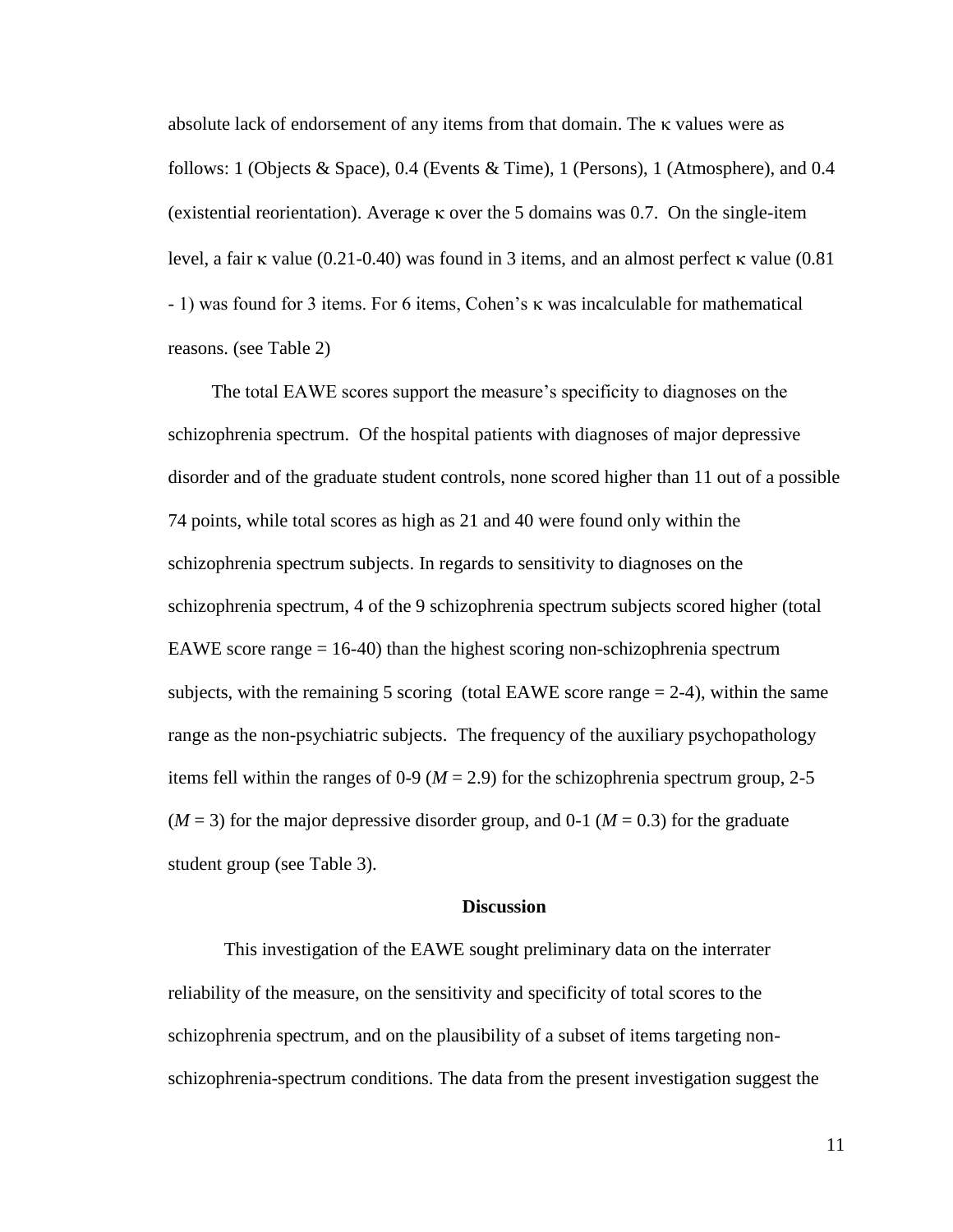EAWE is characterized by good interrater reliability and internal consistency. In terms of validity, there was strong specificity for high EAWE scores to be associated with schizophrenia. However, overall sensitivity was only modest as only 4 of 9 schizophrenia spectrum patients scored highly on the measure. The data were supportive of the concept of the auxiliary subset, demonstrating similar levels of endorsement in both the schizophrenia and major depressive disorder subjects, but with almost no occurrences in the graduate-student control group.

While the high interrater reliability is in accordance with that found with the EASE by Moller et al. (2011), the relationship between the total EAWE scores and diagnoses seemed somewhat less robust than other studies examining the relationship between self-disorder and diagnoses (Davidsen, 2009; Haug et al., 2012; Parnas, Handest, Jansson, & Sæbye, 2005; Raballo, Sæbye, & Parnas, 2011). Although the relationship in the present investigation was in the direction expected (e.g., higher EAWE scores aggregate around schizophrenia diagnoses), about half (5 of 9) of the schizophrenia spectrum subjects had scores in the same low range as the major depressive disorder subjects and graduate student controls. Before concluding the sensitivity finding to be weak, two points should be noted. First, statistically significant regression analyses, the kind found in the aforementioned self-disorder studies, are not immediately comparable to the informal examination of low-N results found in the present investigation (Davidsen, 2009; Haug et al., 2012; Parnas, Handest, Jansson, & Sæbye, 2005; Raballo, Sæbye, & Parnas, 2011;). Secondly, meta-analyses examining the predictive power of other potential markers of schizophrenia (e.g. neurobiological anomalies) have noted that while some markers distinguish schizophrenia with statistical significance, any one of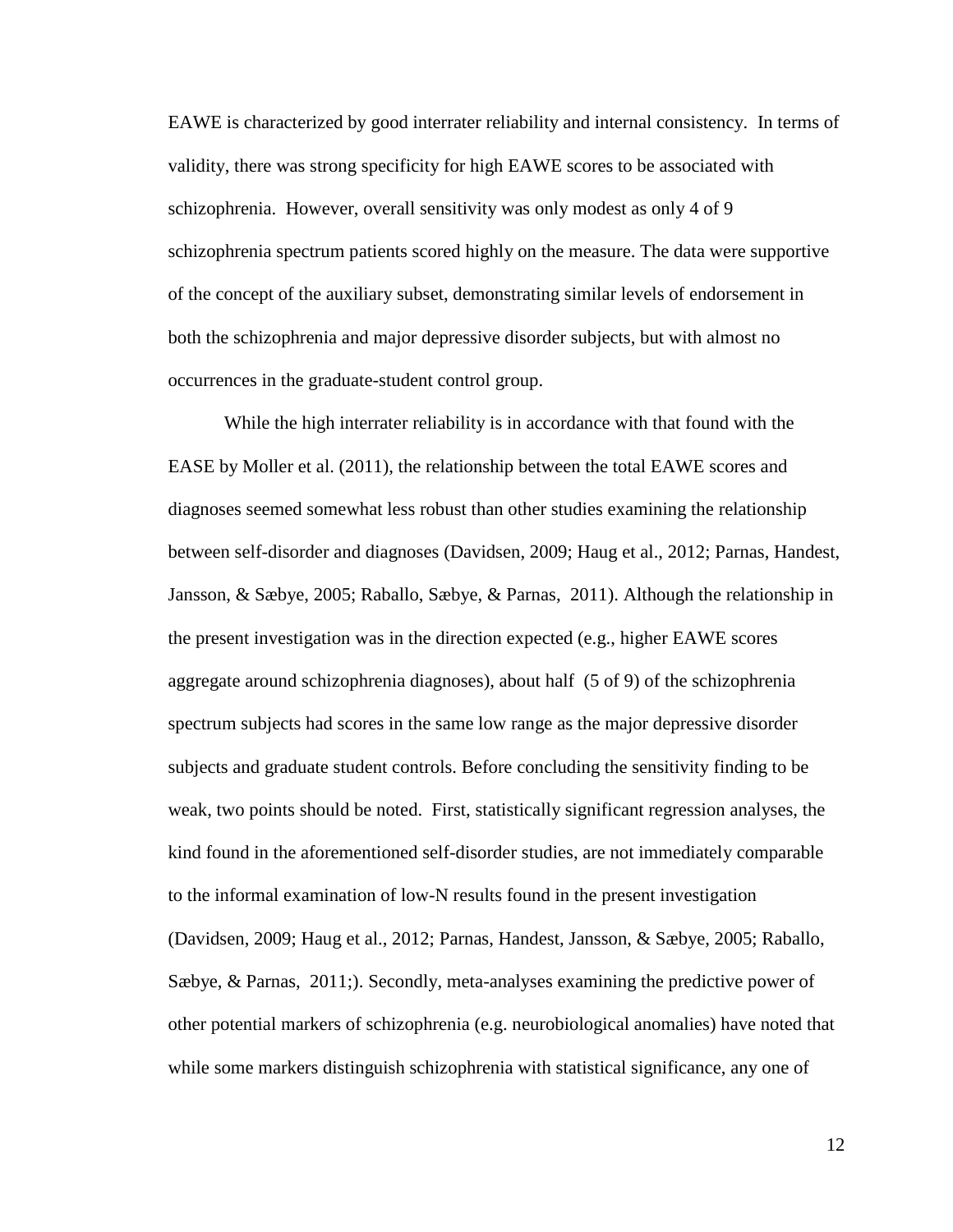those markers alone occur in no more than roughly half of the schizophrenia population (Heinrichs, 2003). That being said, while the authors of the EAWE hope to maximize sensitivity to schizophrenia as well as other disorders that share some aspects of phenomenology, the modest sensitivity found in this study is in fact quite comparable to the sensitivity of other known markers of schizophrenia.

Within the context of that conclusion, there are a number of factors that may still have decreased the sensitivity of the EAWE to schizophrenia. First, it may simply be that anomalous world experiences, as defined in the EAWE, occur less frequently in individuals than do anomalous self experiences as defined in the EASE; this would suggest that anomalous world experiences—as defined in the EAWE—are a less adequate indication of the kind of disturbed subjective experience that is distinctive of disorders on the schizophrenia spectrum. This, in turn, could reflect either a lesser degree of distinctive anomalies of world-experience, or perhaps a greater difficulty in describing and assessing such experiences.

The modest sensitivity of the EAWE in discriminating the schizophreniaspectrum might also be due to the characteristics of the sample used in this study. The psychiatric subjects were recruited from a day-hospital program designed to support individuals with chronic mental illness and/or unemployability. It is likely that the sample, while including individuals with recent positive and psychotic symptoms, may have had a bias toward individuals in more negative, residual, late stages of schizophrenia. Prior research has documented that, as a group, individuals with schizophrenia have difficulty in reflecting on internal states and producing detailed narratives when compared to individuals without schizophrenia, a trend that also applies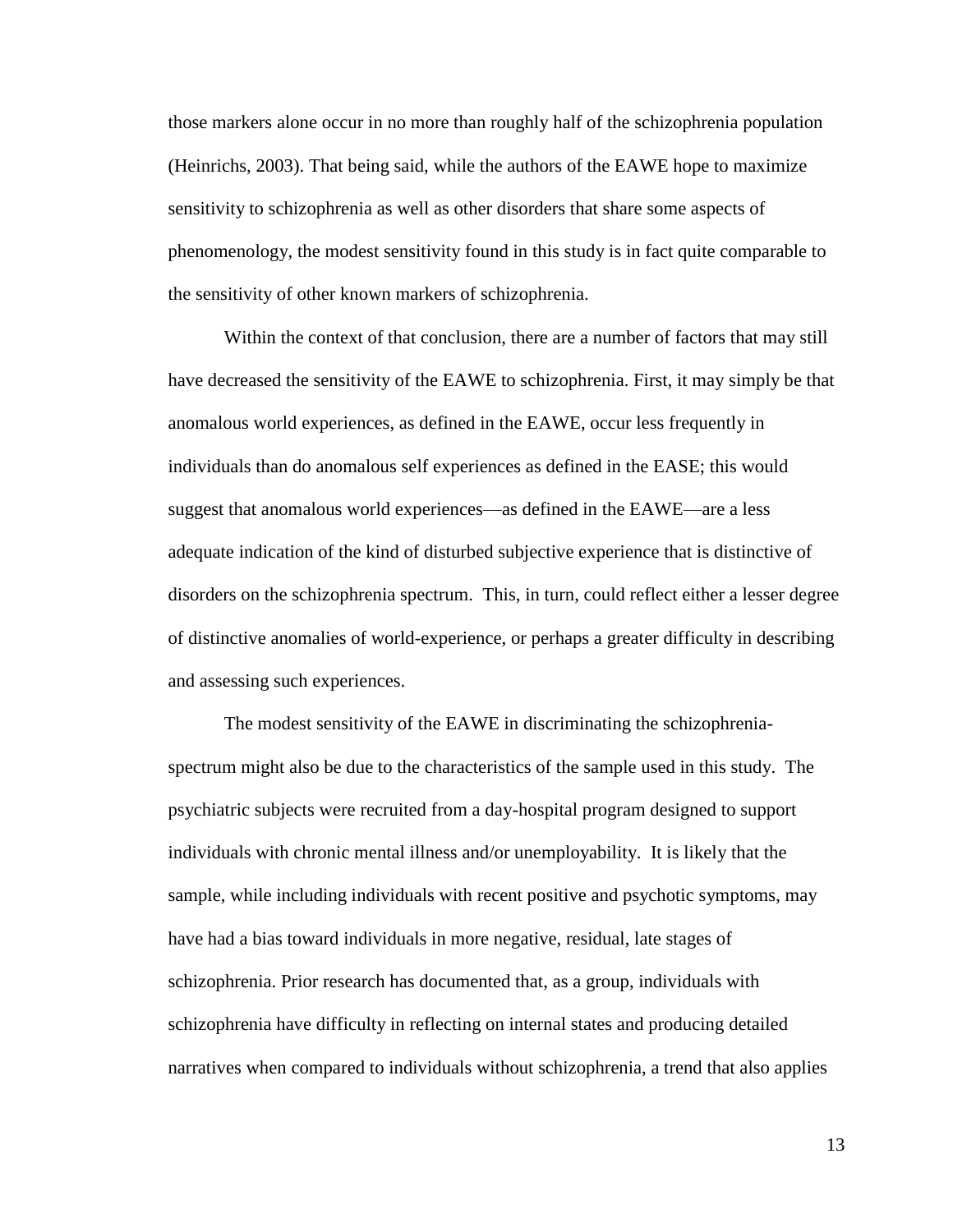to recalling details about their respective psychopathology (Corcoran & Frith, 2003; Lysaker, 2010). Of greater relevance to this study, it appears that prominent negative features predict a more significant paucity of narrative details than is the case for schizophrenia patients with fewer negative symptoms (Corcoran & Frith, 2003). Consideration of the 5 low-scoring schizophrenia spectrum subjects shows that two were older (age  $>$  50) individuals, decades since their first hospitalization and with (according to hospital records) no history of psychosis within at least one year from the EAWE interview. As no formal measure of positive or negative symptoms were administered as part of this study, a definitive relationship between negative symptoms and EAWE scores cannot be drawn; however, the clinical history of those subjects does support the possibility that a sample bias may have occurred and influenced the results.

Lending further support is that, in contrast to our sample, most of the successful research on anomalous self experience (and all research with the EASE) has indeed been with subjects that tend toward recently acute, and first-episode psychosis (Moller et al., 2011; Parnas, Handest, et al., 2005). It should be noted, however, that one study on related disturbances in subjectivity – though not with the EASE proper – did compare schizophrenia and bipolar patients who were enrolled in a day-hospital program and in late stages of their respective illnesses. In this study, schizophrenia subjects showed significantly higher scores on perplexity, disturbances of cognitive and perception, and "self-disorder" (the latter including only 4 items, three involving forms of depersonalization). Discriminatory power using odds-ratios was calculated with a multivariate regression model, and here only "self-disorder" was predictive of schizophrenia diagnosis. These patients were, however, considerably younger on average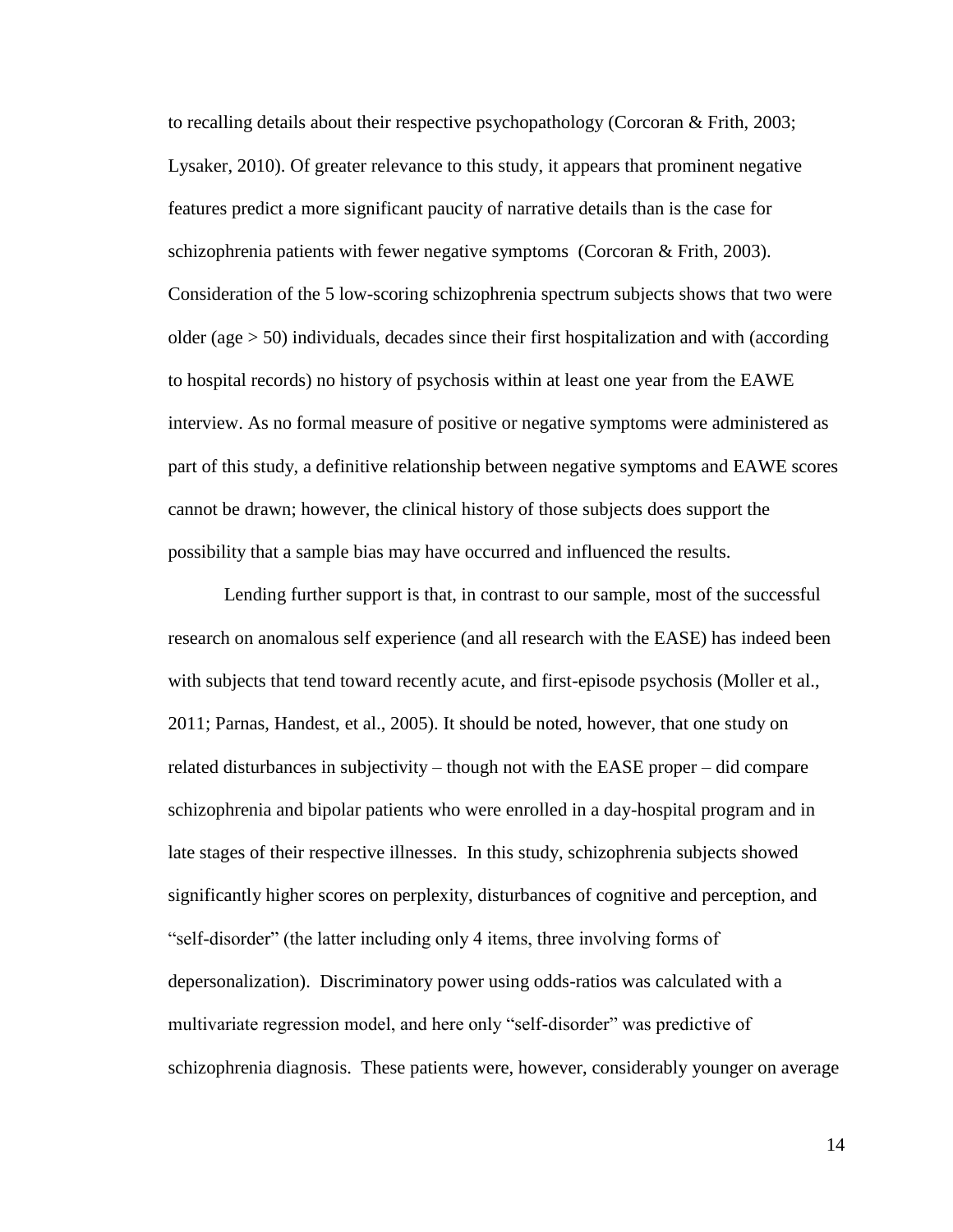than the present schizophrenia spectrum population  $(M = 33.9; SD = 8.2$  versus  $M = 45$ ;  $SD = 13.1$  in the present sample) (Parnas et al., 2003). In sum, the present study's likely sample bias toward lower functioning, chronically ill patients may have diminished the sensitivity of the EAWE to the schizophrenia spectrum; however, the above-mentioned study (Parnas et al., 2003) with similar demographics suggests that this may not have been the only factor.

One final influence on sensitivity to consider is the possibility of heterogeneity within the schizophrenia spectrum itself, given that some subtypes of schizophrenia may be more likely than others to present with anomalies in subjectivity. It does not appear that schizophrenia patients were distinct from schizoaffective patients in this data; however, there might be other dimensions, as yet undetermined, that might correlate with higher EAWE scores

One goal for the EAWE is to develop a valid and reliable way of discriminating schizophrenia spectrum disorders from other forms of psychopathology, and perhaps of predicting later onset of certain forms of psychosis. Future research should help to determine just which subset of EAWE items are most discriminating of schizophrenia spectrum conditions or outcomes. Another goal of the EAWE, however, is to provide a broad-ranging way of exploring anomalous forms of subjectivity in general, and thus to investigate, in more detail, the phenomenological dimension of psychopathology—both in the schizophrenia spectrum and beyond. While firmer conclusions must be reserved for investigations with a larger N and a greater sample diversity of non-schizophrenia psychopathology, the concept of the auxiliary psychopathology items, while still in development, was supported by the trend in the data from this study: certain key items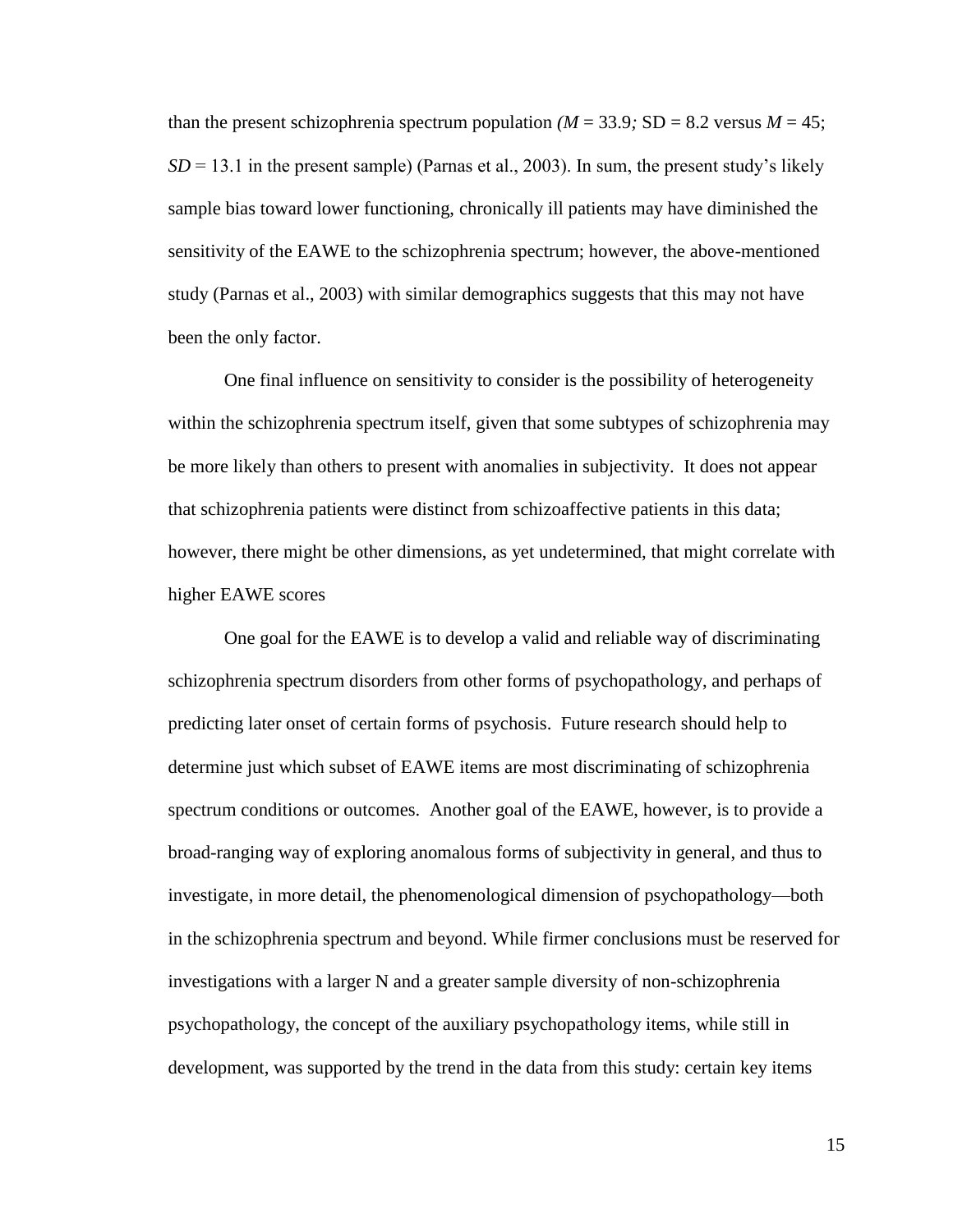were endorsed by patients on the schizophrenia spectrum and patients with major depressive disorder, but rarely by non-psychiatric controls. In regards to the 6 items endorsed across the graduate student controls, it would be premature, on this basis, to omit items for being non-specific to the phenomenology of serious psychiatric conditions. Future research may demonstrate, however, that some of these items (e.g., "other difficulties in interacting with others" [Sass et al, p. 15, in preparation]) are either too non-specific to be included in the EAWE, or else might require refinement in order to avoid overlap with common, non-pathological forms of experience.

### **Conclusion**

Our results lend preliminary support to the development of a phenomenological measure of anomalies in world experience thought to be common in schizophrenia spectrum and other select forms of psychopathology. The data suggest that item ratings can be made with high interrater reliability, and that high total scores appear specific to schizophrenia spectrum disorders. The sensitivity of the total EAWE scores regarding schizophrenia spectrum conditions were less robust; however, low N and sample bias limit conclusions concerning the measure's sensitivity at this time. It should be noted, as well, that trends suggest the plausibility of a subset of EAWE items that, though *common*  in schizophrenia-spectrum, are expected to be less *specific* to such conditions since they are also found in some other forms of serious psychopathology, such as severe depression (thus suggesting that they may have a secondary rather than primary status as indicators of schizophrenia). In the context of these preliminary data, especially documenting good interrater reliability, data collection should continue in order to obtain a sample size adequate for formal statistical analyses of the relationship between diagnosis, total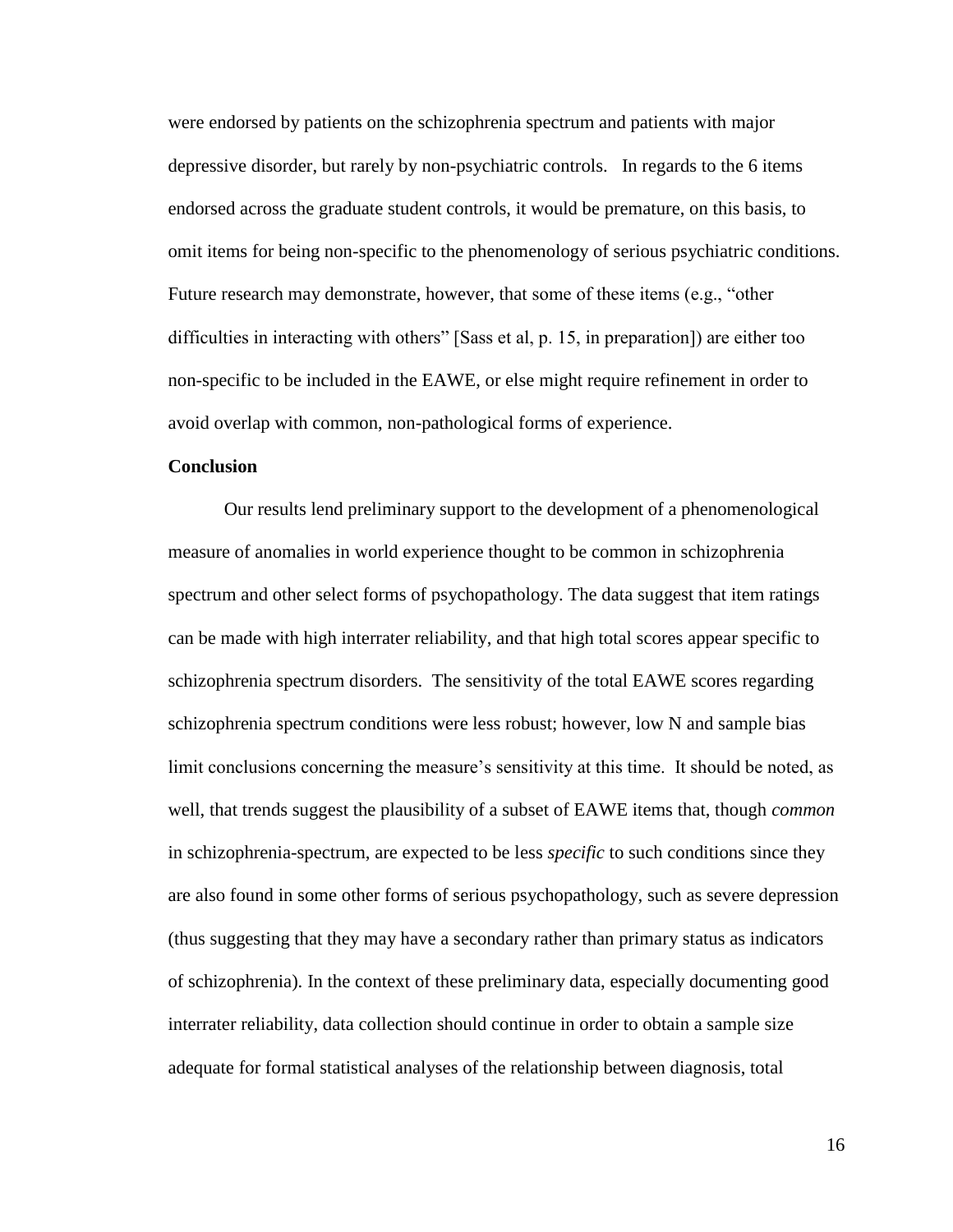EAWE scores, and the auxiliary psychopathology items, as well as to explore which specific EAWE items or sub-items might be most specific or sensitive to schizophrenia spectrum patients.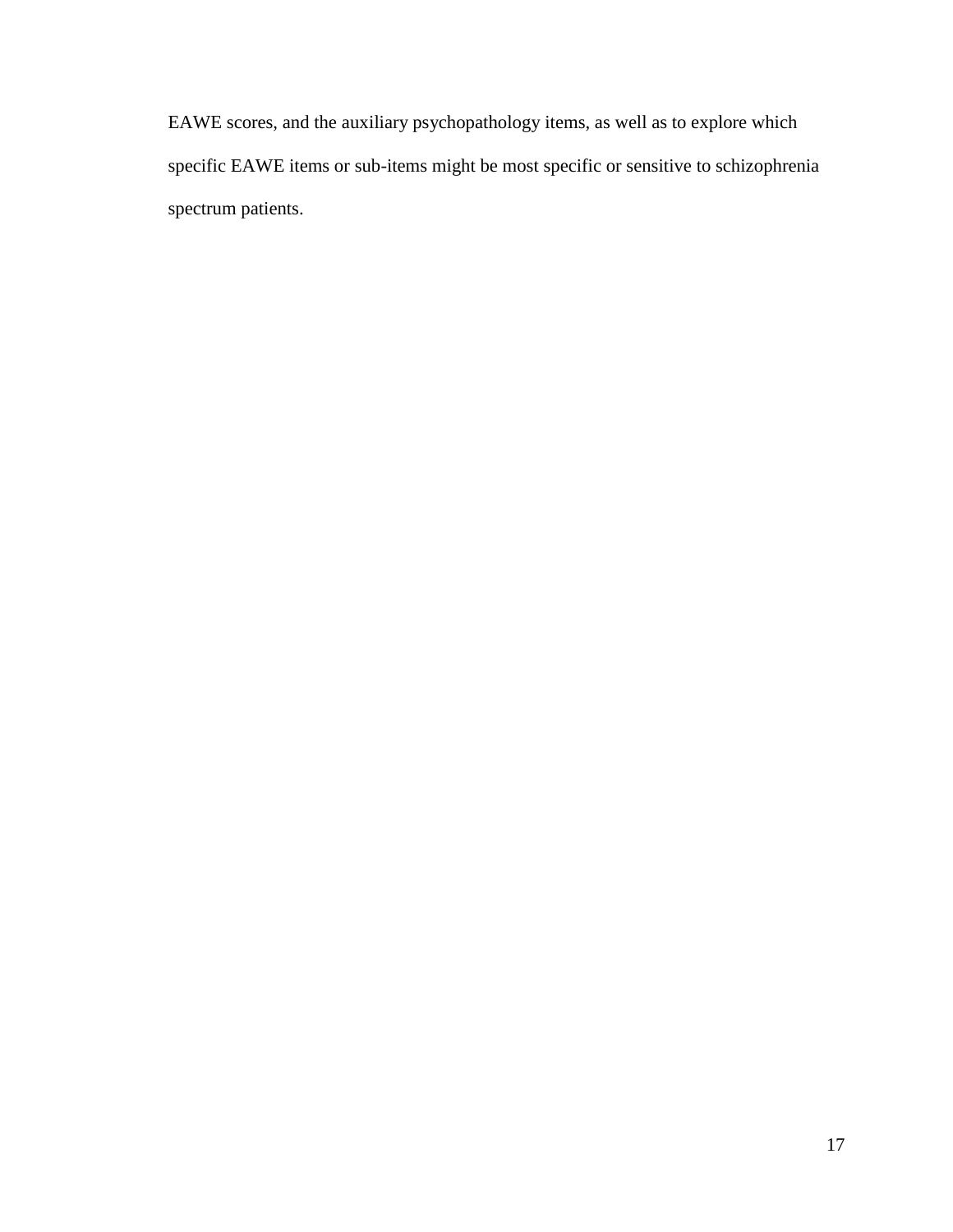#### References

- American Psychiatric Association. (2013). *Diagnostic and statistical manual of mental*  disorders (5<sup>th</sup> ed.). Washington, DC: American Psychiatric Association.
- American Psychiatric Association. (2000). *Diagnostic and statistical manual of mental*  disorders (4<sup>th</sup> ed., text rev.). Washington, DC: American Psychiatric Association.
- American Psychiatric Association. (1980). *Diagnostic and statistical manual of mental*  disorders (3<sup>rd</sup> ed.). Washington, DC: American Psychiatric Association.
- Andreasen, N. C. (1987). The diagnosis of schizophrenia. *Schizophrenia Bulletin, 13*(1), 9-22.
- Davidsen, K. A. (2009). Anomalous self experience in adolescents at risk of psychosis. *Psychopathology, 42*, 361-369.
- Green, S. B. (1991). How many subjects does it take to do a regression analysis. *Multivariate Behavioral Research, 26(3),* 499-510.
- Gross, G., Huber, G. (2010). The history of the basic symptom concept [Supplemental material]. *Acta Clinica Croatica, 49(2),* 47-59.
- Gross, G., Huber, G., Klosterkotter, J., & Linz, M. (2008). *Bonn scale for the assessment of basic symptoms: 1st complete english edition.* Germany: Shaker Verlag GmbH.
- Heideger, M. (2010). Being and time. (trans. Stambaugh, J.) Albany, NY: State University of New York Press.
- Landis, J. (1977). The measurement of observer agreement for categorical data. *Biometrics, 33*, 159-174.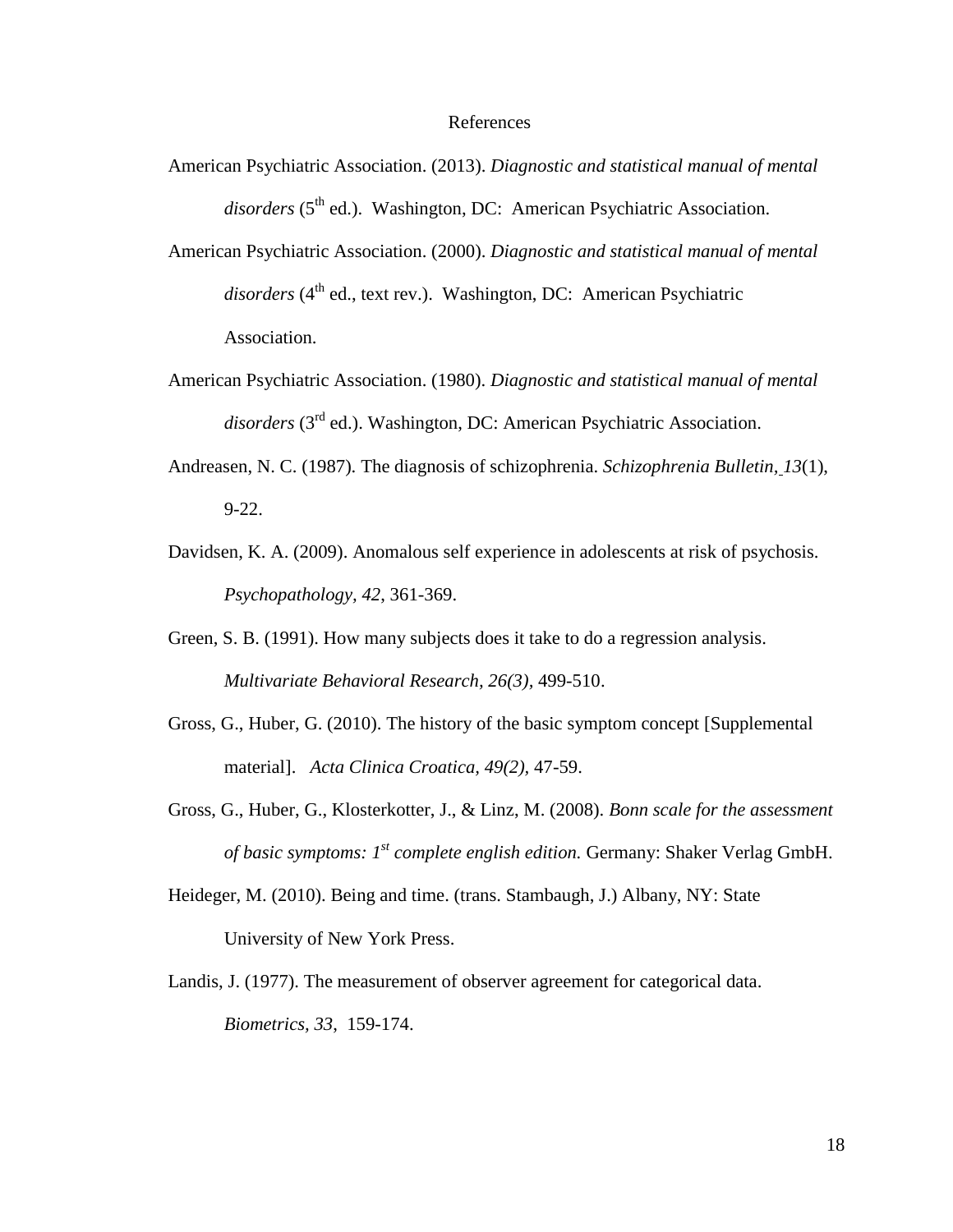- Maj, M. (2008). Critique of the DSM-IV operational diagnostic criteria for schizophrenia. *British Journal of Psychiatry. 172*, 458-460.
- McGlashan, T. H. (1996). Early detection and intervention with schizophrenia: Rationale. *Schizophrenia Bulletin*, *22*(2), *201-222*.
- Merleau-Pontif, M. (2012). Phenomenology of perception. (trans. Smith, C). New York, NY: Routledge.
- Møller, P., Haug, E., Raballo, A., Parnas, J., & Melle, I. (2011) Examination of anomalous self-experience in first-episode psychosis: Interrater reliability. *Psychopathology, 44*, 386-390.
- Parnas, J., Handest, P., Sæbye, D., Jannson, L. (2003) Anomalies of subjective experience in schizophrenia and psychotic bipolar illness. *Acta Psychiatrica Scandinavica, 108,* 126-133.
- Parnas, J., Handest, P., Jansson, L., Sæbye, D. (2005) Anomalous subjective experiences among first-admitted schizophrenia spectrum patients: Empirical investigation. *Psychopathology, 36*, 259-267.
- Parnas, J., Møller, P., Kircher, T., Jørgen, T., Jansson, L., Handest, P., & Zahavi, D. (2005). EASE: Examination of anomalous self-experience*. Psychopathology*. *38,* 236-258.
- Raballo, A., Sæbye, D., & Parnas, J. (2011). Looking at the schizophrenia spectrum through the prism of self disorders: An empirical study. *Schizophrenia Bulletin, 37*(2), 344-351.
- Sass, L. (2001). Self and world in schizophrenia: Three classic approaches. *Philosophy, Psychiatry, and Phenomenology. 8*(4), 251-270.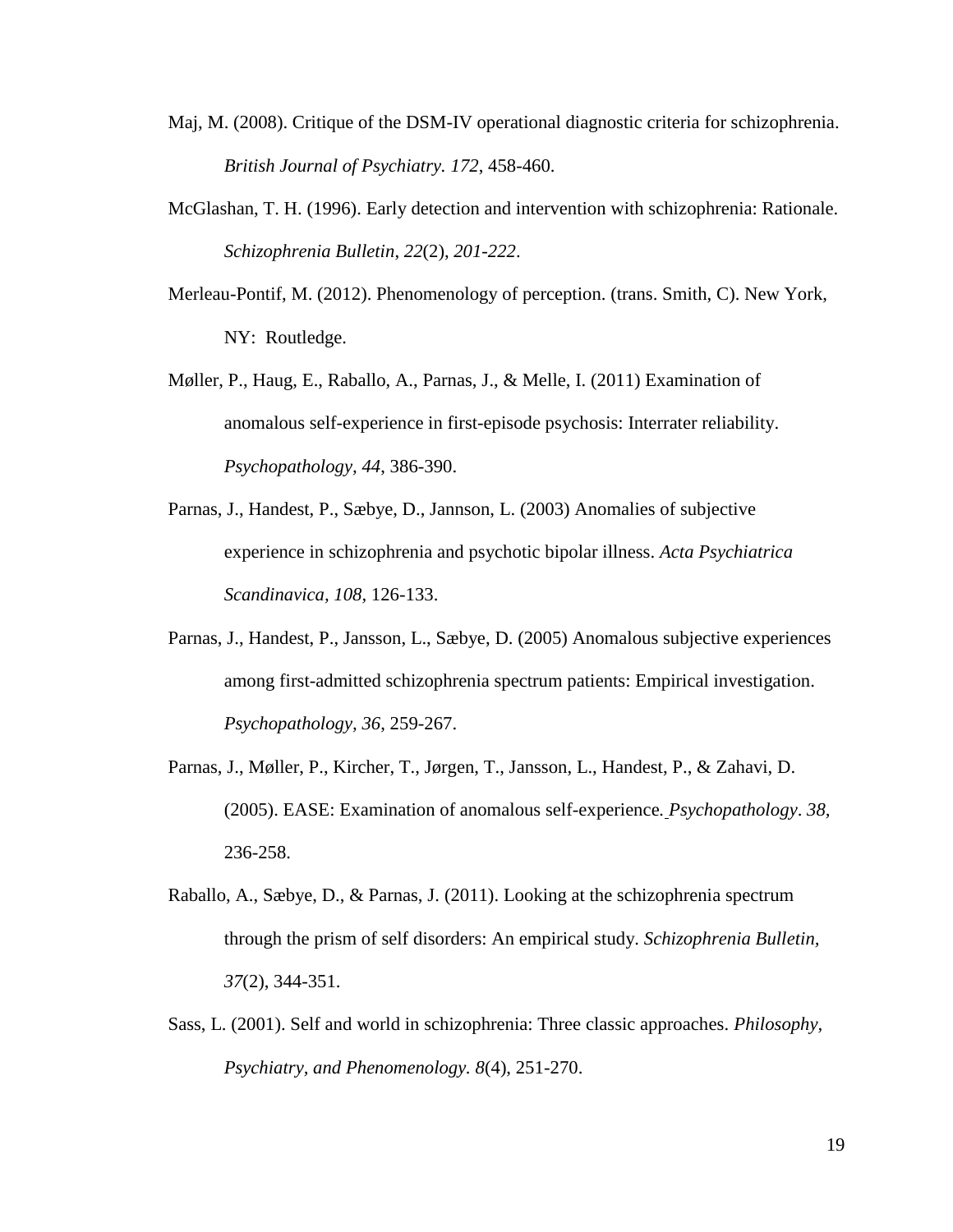- Sass, L. A., Parnas, J. (2001) Schizophrenia, consciousness, and the self*. Schizophrenia Bulletin*, *29*(3), 427-444.
- Sass, L. A., Parnas, J., Zahavi, D. (2011). Phenomenological psychopathology and schizophrenia. . *Philosophy, Psychiatry, and Psychology. 18*(1), 1-23.
- Sass, L. A., Pienkos, E., Nelson, B. (2013). Introspection and schizophrenia: A comparative investigation of anomalous self experience. *Consciousness and Cognition*, *22*, 853-867.
- Sass, L.A., Pienkos, E., Nelson, B., Medford, N. (2013). Anomalous self-experience in depersonalization and Schizophrenia: a comparative investigation. *Consciousness and Cognition, 22*(2), 430-441.
- Sass, L. A., Pienkos, E., Skodlar, B., Parnas, J., Jones, N. (2013). *The examination of anomalous world experience.* Unpublished manuscript.
- Stenghellini, G. (2004*). Disembodied spirits and deanimated bodies: The psychopathology of common sense*. USA; Oxford University Press.
- Urfer, A. (2001). Phenomenology and psychopathology of schizophrenia: The views of Eugene Minkowski. *Philosophy, Psychiatry, and Psychology, 8*(4), 279-289.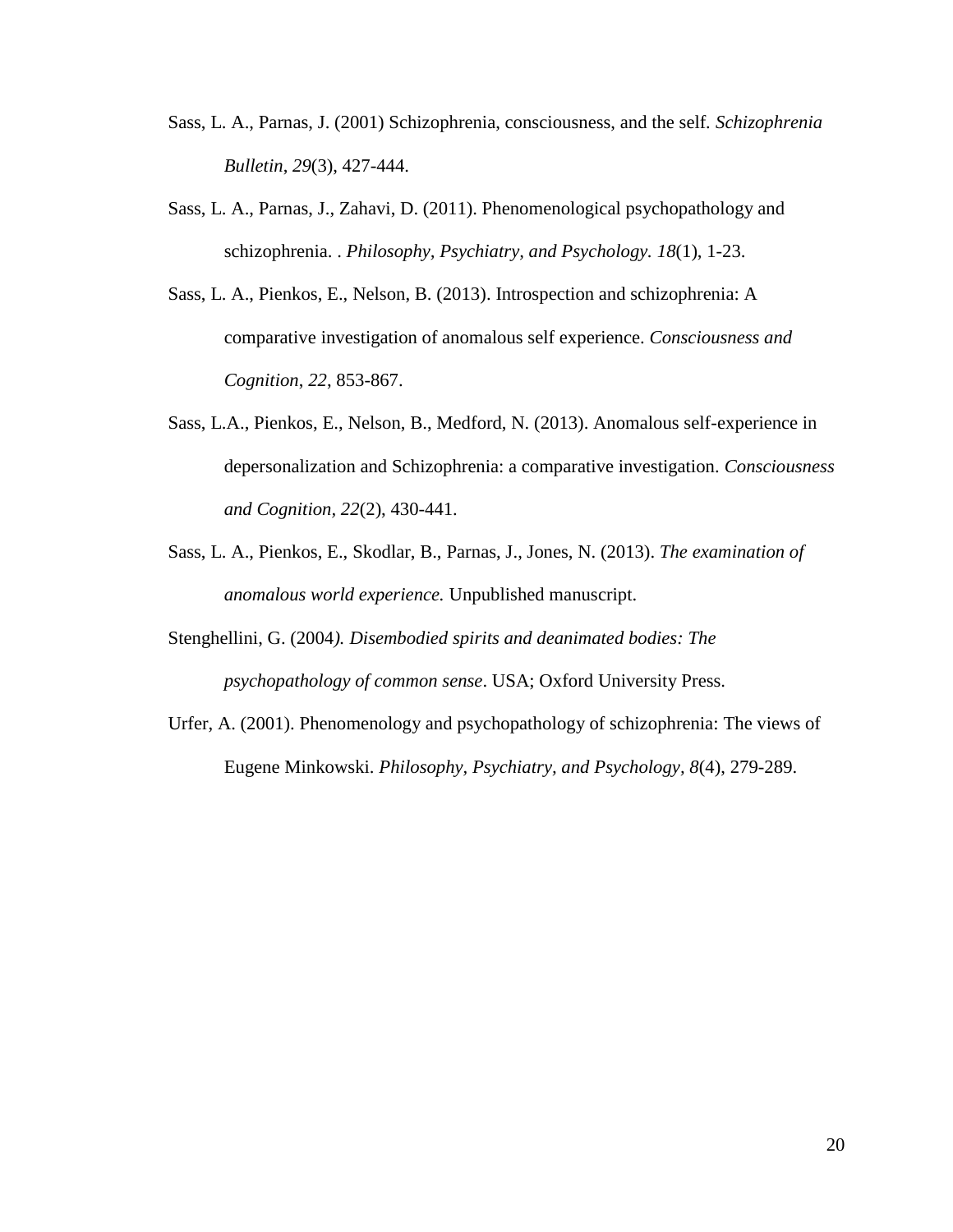# Table 1

| Interrater reliability for the EAWE items: Psychiatric Patients |  |
|-----------------------------------------------------------------|--|
|                                                                 |  |

| EAWE item No. and Designation |                                                               | Cohen's      | Percentage |
|-------------------------------|---------------------------------------------------------------|--------------|------------|
|                               |                                                               | Kappa        | Agreement  |
| $\mathbf{1}$                  | <b>Objects and space</b>                                      |              |            |
| 1.1                           | Blindness or partial blindness                                | 0.75         | 92         |
| 1.2                           | Disturbed integrity of objects and scenes                     | 0.625        | 92         |
| 1.3                           | Captivation of attention by isolated details                  | 0.75         | 92         |
| 1.4                           | Abnormal awareness of background sensations: visual           | 1            | 100        |
| 1.5                           | Recurrence or prolongation of visual stimuli                  | 1            | 100        |
| 1.6                           | Changes in intensity of visual perception                     | 0.8          | 92         |
| 1.7                           | Changes in quality, size, or shape of visual                  | 1            | 100        |
| 1.8                           | Disturbances of distance perception                           | 1            | 100        |
| 1.9                           | Disturbances in reality of visual perceptions                 | 1            | 100        |
| 1.10                          | <b>Auditory fragmentations</b>                                | 1            | 100        |
| 1.11                          | Recurrence of auditory stimuli                                | 1            | 100        |
| 1.12                          | Abnormal awareness of background sensations: auditory         | 1            | 100        |
| 1.13                          | Changes in intensity of auditory perception                   | 1            | 100        |
| 1.14                          | Problems localizing sounds                                    | n/c          | 100        |
| 1.15                          | Disturbances in reality of auditory perceptions               | 0.83         | 92         |
| 1.16                          | Other sensory disturbances                                    | 0.56         | 83         |
| 1.17                          | Synaesthesia                                                  | 0.57         | 83         |
| 1.18                          | Geometric preoccupation - morbid geometrism                   | $\mathbf{1}$ | 100        |
| 1.19                          | Distorted experiences of space                                | $\mathbf{1}$ | 100        |
| 1.20                          | Loss of boundaries with the physical world* (EASE 3.9)        | 1            | 100        |
| $\overline{2}$                | <b>Events and time</b>                                        |              |            |
| 2.1                           | Disturbed experience of the past                              | 0.57         | 83         |
| 2.2                           | Disturbed awareness of the future                             | 1            | 100        |
| 2.3                           | Disturbed or diminished anticipation                          | 1            | 100        |
| 2.4                           | Time appears to move faster or slower (in the present moment) | 0.75         | 92         |
| 2.5                           | Experience of time as infinite or standing still              | n/c          | 92         |
| 2.6                           | Sense of time as mere agitation                               | n/c          | 100        |
| 2.7                           | Experience of time as disjointed                              | 0.63         | 92         |
| 3                             | <b>Persons</b>                                                |              |            |
| 3.1                           | Difficulties in interpersonal rapport                         | 0.25         | 75         |
| 3.2                           | Other difficulties with others                                | 0.5          | 75         |
| 3.3                           | Reactions to interpersonal difficulties                       | 0.31         | 75         |
| 3.4                           | Abnormally strong empathy or identification                   | 1            | 100        |
| 3.5                           | Dissolution of ego boundaries in interpersonal* (EASE 4.1)    | 1            | 100        |
| 3.6                           | Decreased ability to tolerate social situations               | 0.64         | 83         |
| 3.7                           | Anomalous behavioral responses to others                      | 0.66         | 83         |
| 3.8                           | Depersonalization of others                                   | 0            | 92         |
| 3.9                           | Changes in familiarity of others                              | 1            | 100        |
| 3.10                          | Changes in others' appearance                                 | 1            | 100        |
| 3.11                          | People seem as if they are communicating something special    | 1            | 100        |
|                               |                                                               |              |            |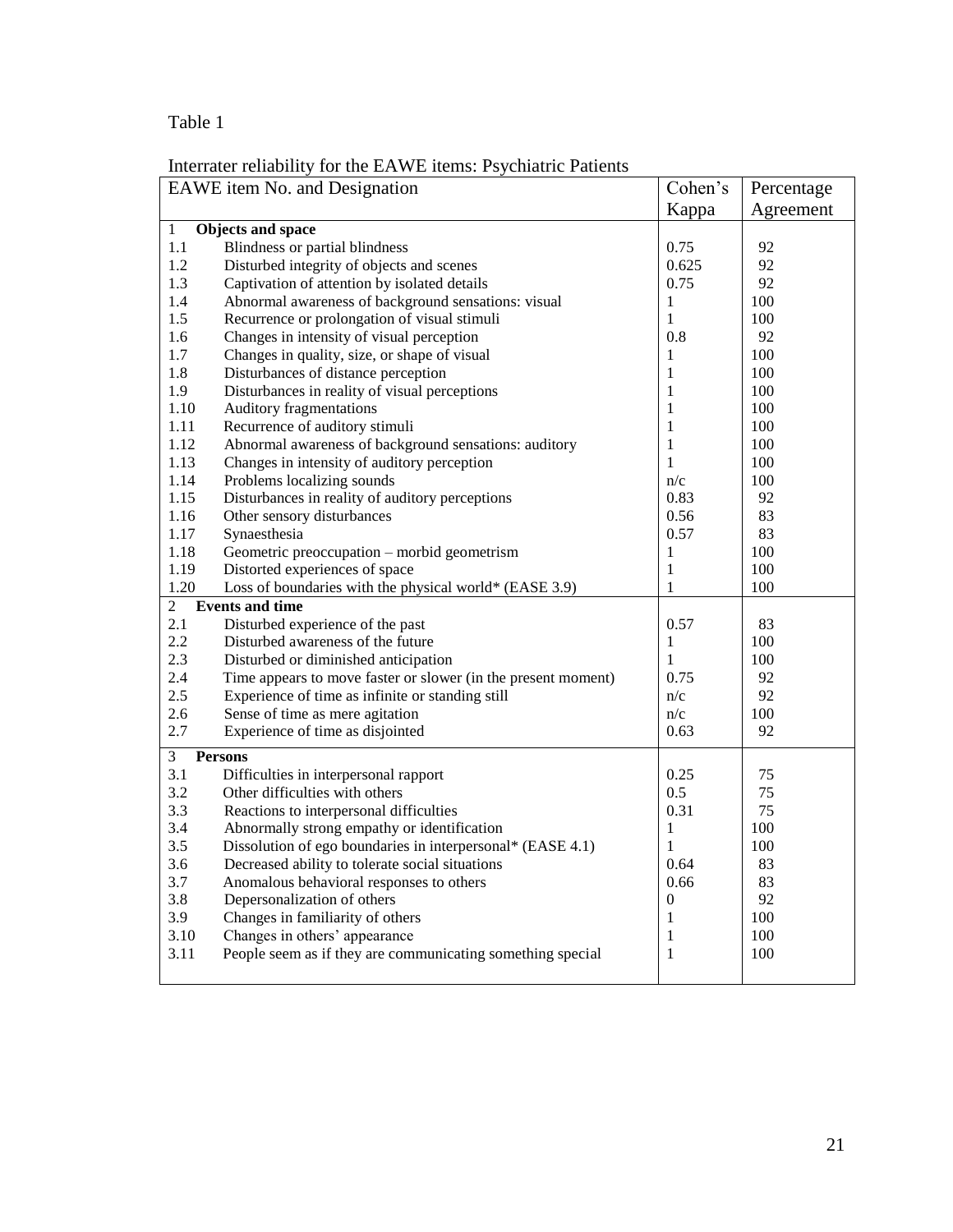Table 1 (continued)

| EAWE item No. and Designation |                                                                   | Cohen's     | Percentage |
|-------------------------------|-------------------------------------------------------------------|-------------|------------|
|                               |                                                                   | Kappa       | Agreement  |
| $\overline{4}$                | Language                                                          |             |            |
| 4.1                           | General speech anomalies (visual and acoustic)                    | 0.75        | 92         |
| 4.2                           | Difficulty understanding nonverbal communication                  | 0.63        | 92         |
| 4.3                           | Words seem absurd/arbitrary                                       | n/c         | 100        |
| 4.4                           | Unconventional semantic determination                             | n/c         | 100        |
| 4.5                           | Words or language seem alive                                      | n/c         | 92         |
| 4.6                           | Disturbances of the abstract and the concrete                     | n/c         | 92         |
| 4.7                           | Difficulty with emotional/expressive aspects of speech (aprosody) | n/c         | 92         |
| 4.8                           | Anomalous word choice                                             | n/c         | 92         |
| 4.9                           | Anomalous use of grammar and discourse                            | 1           | 100        |
| 4.10                          | Anomalous style of speech                                         | n/c         | 83         |
|                               |                                                                   |             |            |
|                               |                                                                   |             |            |
| 5                             | Atmosphere                                                        |             |            |
| 5.1                           | Déjà vu or jamais vu experiences                                  | 0.75        | 92         |
| 5.2                           | Hyperbolic identity                                               | n/c         | 100        |
| 5.3                           | Inanimate things seem alive or intentional                        | n/c         | 92         |
| 5.4                           | Derealization* (EASE 2.5, 5.5)                                    | 1           | 100        |
| 5.5                           | Perplexity                                                        | 0.83        | 92         |
| 5.6                           | Disturbances of ontological quality* (EASE 5.5, 5.3, 5.6)         | n/c         | 83         |
| 5.7                           | Quasi-mystical experiences                                        | 1           | 100        |
| 5.8                           | Splitting between perception and meaning                          | n/c         | 100        |
| 5.9                           | Apophanous mood* (EASE 5.1)                                       | 1           | 100        |
| 5.10                          | All-inclusive self-consciousness                                  | 1           | 100        |
| 5.11                          | Anomalous meaning                                                 | 0.625       | 92         |
| 5.12                          | Anomalous classification                                          | n/c         | 100        |
| 5.13                          | Anomalous sense of causal relationships                           | $\mathbf 1$ | 100        |
| 5.14                          | Conceptual freedom                                                | 0.625       | 92         |
| 5.15                          | Experiences of the end of the world                               | n/c         | 100        |
|                               |                                                                   |             |            |
| 6                             | <b>Existential reorientation</b>                                  |             |            |
| 6.1                           | Disinclination for human society                                  | n/c         | 92         |
| 6.2                           | Psychotic guilt                                                   | .4          | 83         |
| 6.3                           | Willful eccentricity and sense of specialness                     | 1           | 100        |
| 6.4                           | "As if" feelings of extraordinary power or insight* (EASE 5.4)    | 0.625       | 92         |
| 6.5                           | Sense of loss of freedom or uniqueness                            | n/c         | 100        |
| 6.6                           | Adherence to abstract, intellectualistic, and/or autonomous rules | n/c         | 100        |
| 6.7                           | Adherence to other idiosyncratic rules                            | n/c         | 100        |
| 6.8                           | Existential or intellectual change* (EASE 5.7)                    | .625        | 92         |
| 6.9                           | Pervasive disbelief                                               | n/c         | 92         |
| 6.10                          | Feeling of centrality* (EASE 5.2)                                 | n/c         | 92         |
| 6.11                          | Decentering of self relative to universe                          | 1           | 100        |
|                               |                                                                   |             |            |
|                               |                                                                   |             |            |

*Note.* n/c = not calculable

\* Denotes EAWE item based on EASE item.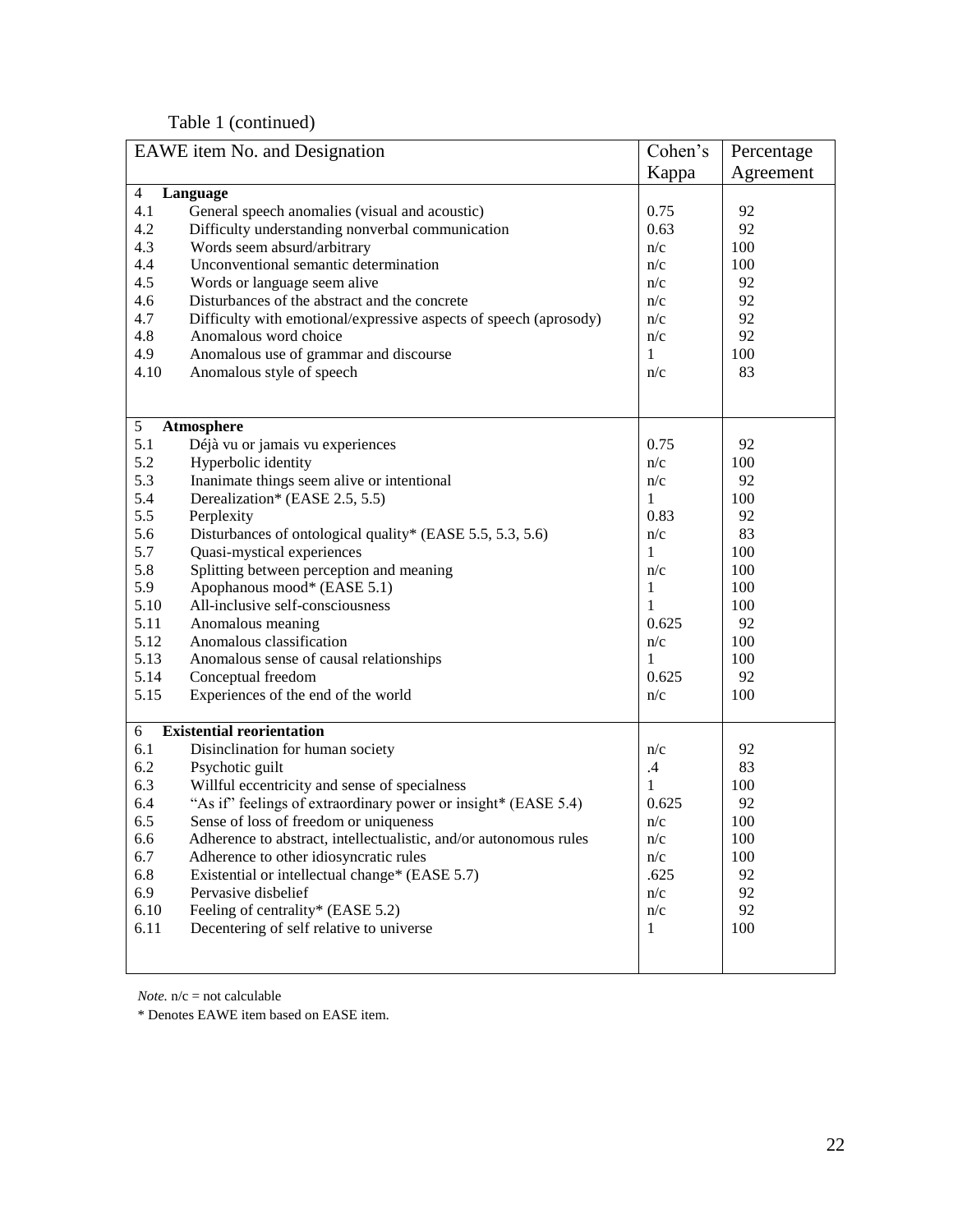# Table 2

| merrater remainity for the ETTWE nemb. Shadaate bradent Compons<br><b>EAWE</b> item Number and Designation |                                                                                             | Cohen's | Percentage |  |
|------------------------------------------------------------------------------------------------------------|---------------------------------------------------------------------------------------------|---------|------------|--|
|                                                                                                            |                                                                                             | Kappa   | Agreement  |  |
| 1                                                                                                          | <b>Objects and space</b>                                                                    |         |            |  |
| 1.1                                                                                                        | Blindness or partial blindness                                                              | n/c     | 100        |  |
| 1.2                                                                                                        | Disturbed integrity of objects and scenes                                                   | n/c     | 100        |  |
| 1.3                                                                                                        | Captivation of attention by isolated details                                                | n/c     | 100        |  |
| 1.4                                                                                                        | Abnormal awareness of background sensations: visual                                         | n/c     | 100        |  |
| 1.5                                                                                                        | Recurrence or prolongation of visual stimuli                                                | n/c     | 100        |  |
| 1.6                                                                                                        | Changes in intensity of visual perception                                                   | n/c     | 33         |  |
| 1.7                                                                                                        | Changes in quality, size, or shape of visual                                                | n/c     | 100        |  |
| 1.8                                                                                                        | Disturbances of distance perception                                                         | n/c     | 100        |  |
| 1.9                                                                                                        | Disturbances in reality of visual perceptions                                               | n/c     | 33         |  |
| 1.10                                                                                                       |                                                                                             | n/c     | 67         |  |
| 1.11                                                                                                       | Auditory fragmentations                                                                     | 1       | 100        |  |
|                                                                                                            | Recurrence of auditory stimuli                                                              |         |            |  |
| 1.12                                                                                                       | Abnormal awareness of background sensations: auditory                                       | n/c     | 100        |  |
| 1.13                                                                                                       | Changes in intensity of auditory perception                                                 | n/c     | 100        |  |
| 1.14                                                                                                       | Problems localizing sounds                                                                  | n/c     | 100        |  |
| 1.15                                                                                                       | Disturbances in reality of auditory perceptions                                             | n/c     | 67         |  |
| 1.16                                                                                                       | Other sensory disturbances                                                                  | n/c     | 67         |  |
| 1.17                                                                                                       | Synaesthesia                                                                                | n/c     | 100        |  |
| 1.18                                                                                                       | Geometric preoccupation - morbid geometrism                                                 | n/c     | 100        |  |
| 1.19                                                                                                       | Distorted experiences of space                                                              | n/c     | 100        |  |
| 1.20<br>Loss of boundaries with the physical world* (EASE 3.9)                                             |                                                                                             | n/c     | 100        |  |
| $\overline{c}$                                                                                             | <b>Events and time</b>                                                                      |         |            |  |
| 2.1                                                                                                        | Disturbed experience of the past                                                            | n/c     | 100        |  |
| 2.2                                                                                                        | Disturbed awareness of the future                                                           | n/c     | 100        |  |
| 2.3                                                                                                        | Disturbed or diminished anticipation                                                        | n/c     | 100        |  |
| 2.4                                                                                                        | Time appears to move faster or slower (in the present moment)                               | 0.4     | 67         |  |
| 2.5                                                                                                        | Experience of time as infinite or standing still                                            | n/c     | 100        |  |
| 2.6                                                                                                        | Sense of time as mere agitation                                                             | n/c     | 100        |  |
| 2.7                                                                                                        | Experience of time as disjointed                                                            | n/c     | 100        |  |
| 3                                                                                                          | <b>Persons</b>                                                                              |         |            |  |
| 3.1                                                                                                        | Difficulties in interpersonal rapport                                                       | n/c     | 100        |  |
| 3.2                                                                                                        | Other difficulties with others                                                              | 1       | 100        |  |
| 3.3                                                                                                        | Reactions to interpersonal difficulties                                                     | n/c     | 100        |  |
| 3.4                                                                                                        | Abnormally strong empathy or identification                                                 | n/c     | 100        |  |
| 3.5                                                                                                        | Dissolution of ego boundaries in interpersonal* (EASE 4.1)                                  | n/c     | 100        |  |
| 3.6                                                                                                        | Decreased ability to tolerate social situations                                             | n/c     | 100        |  |
| 3.7                                                                                                        | Anomalous behavioral responses to others                                                    | n/c     | 100        |  |
| 3.8                                                                                                        | Depersonalization of others                                                                 | n/c     | 100        |  |
| 3.9                                                                                                        |                                                                                             | n/c     | 100        |  |
|                                                                                                            | Changes in familiarity of others                                                            |         | 100        |  |
| 3.10                                                                                                       | Changes in others' appearance<br>People seem as if they are communicating something special | n/c     | 100        |  |
| 3.11                                                                                                       |                                                                                             | n/c     |            |  |

Interrater reliability for the EAWE items: Graduate Student Controls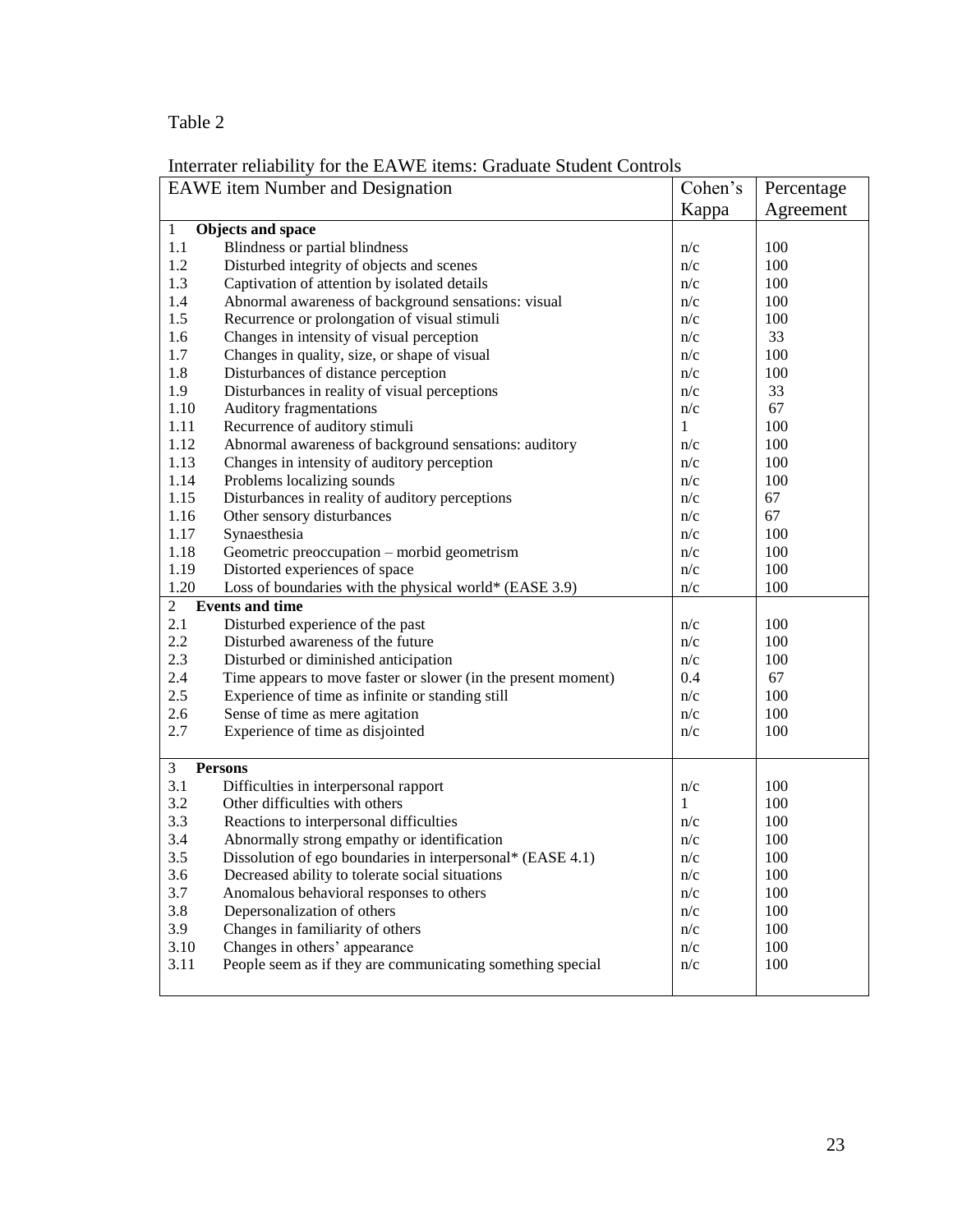Table 2 (continued)

| <b>EAWE</b> item Number and Designation |                                                                   | Cohen's | Percentage |  |  |
|-----------------------------------------|-------------------------------------------------------------------|---------|------------|--|--|
|                                         |                                                                   | Kappa   | Agreement  |  |  |
| $\overline{4}$                          | Language                                                          |         |            |  |  |
| 4.1                                     | General speech anomalies (visual and acoustic)                    | n/c     | 100        |  |  |
| 4.2                                     | Difficulty understanding nonverbal communication                  | n/c     | 100        |  |  |
| 4.3                                     | Words seem absurd/arbitrary                                       | n/c     | 100        |  |  |
| 4.4                                     | Unconventional semantic determination                             | n/c     | 100        |  |  |
| 4.5                                     | Words or language seem alive                                      | n/c     | 100        |  |  |
| 4.6                                     | Disturbances of the abstract and the concrete                     | n/c     | 100        |  |  |
| 4.7                                     | Difficulty with emotional/expressive aspects of speech (aprosody) | n/c     | 100        |  |  |
| 4.8                                     | Anomalous word choice                                             | n/c     | 100        |  |  |
| 4.9                                     | Anomalous use of grammar and discourse                            | n/c     | 100        |  |  |
| 4.10                                    | Anomalous style of speech                                         | n/c     | 100        |  |  |
|                                         |                                                                   |         |            |  |  |
|                                         |                                                                   |         |            |  |  |
| 5                                       | Atmosphere                                                        |         |            |  |  |
| 5.1                                     | Déjà vu or jamais vu experiences                                  | n/c     | 100        |  |  |
| 5.2                                     | Hyperbolic identity                                               | n/c     | 100        |  |  |
| 5.3                                     | Inanimate things seem alive or intentional                        | n/c     | 100        |  |  |
| 5.4                                     | Derealization* (EASE 2.5, 5.5)                                    | 1       | 100        |  |  |
| 5.5                                     | Perplexity                                                        | n/c     | 67         |  |  |
| 5.6                                     | Disturbances of ontological quality* (EASE 5.5, 5.3, 5.6)         | n/c     | 100        |  |  |
| 5.7                                     | Quasi-mystical experiences                                        | n/c     | 100        |  |  |
| 5.8                                     | Splitting between perception and meaning                          | n/c     | 100        |  |  |
| 5.9                                     | Apophanous mood* (EASE 5.1)                                       | n/c     | 100        |  |  |
| 5.10                                    | All-inclusive self-consciousness                                  | n/c     | 100        |  |  |
| 5.11                                    | Anomalous meaning                                                 | n/c     | 100        |  |  |
| 5.12                                    | Anomalous classification                                          | n/c     | 100        |  |  |
| 5.13                                    | Anomalous sense of causal relationships                           | n/c     | 100        |  |  |
| 5.14                                    | Conceptual freedom                                                | n/c     | 100        |  |  |
| 5.15                                    | Experiences of the end of the world                               | n/c     | 100        |  |  |
|                                         |                                                                   |         |            |  |  |
| 6                                       | <b>Existential reorientation</b>                                  |         |            |  |  |
| 6.1<br>6.2                              | Disinclination for human society                                  | 0.4     | 67         |  |  |
|                                         | Psychotic guilt                                                   | n/c     | 100        |  |  |
| 6.3                                     | Willful eccentricity and sense of specialness                     | 0.4     | 67         |  |  |
| 6.4                                     | "As if" feelings of extraordinary power or insight* (EASE 5.4)    | n/c     | 100        |  |  |
| 6.5                                     | Sense of loss of freedom or uniqueness                            | n/c     | 100        |  |  |
| 6.6                                     | Adherence to abstract, intellectualistic, and/or autonomous rules | n/c     | 100        |  |  |
| 6.7                                     | Adherence to other idiosyncratic rules                            | n/c     | 100        |  |  |
| 6.8                                     | Existential or intellectual change* (EASE 5.7)                    | n/c     | 100        |  |  |
| 6.9                                     | Pervasive disbelief                                               | n/c     | 100        |  |  |
| 6.10                                    | Feeling of centrality* (EASE 5.2)                                 | n/c     | 100        |  |  |
| 6.11                                    | Decentering of self relative to universe                          | n/c     | 100        |  |  |
|                                         |                                                                   |         |            |  |  |

*Note.* n/c = not calculable

\* Denotes EAWE item based on EASE item.